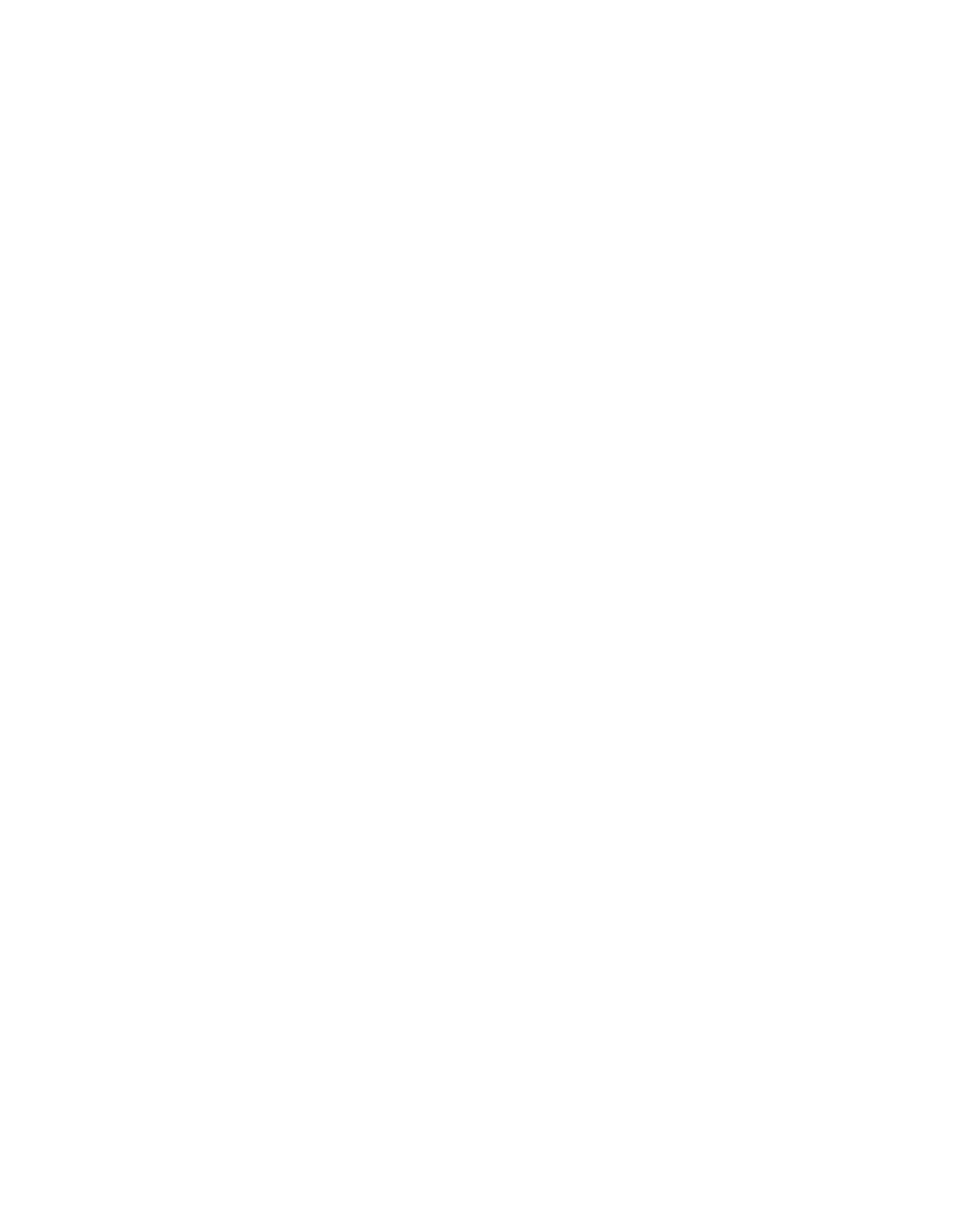#### February 2019

Hon. Josh Frydenberg MP Treasurer PO Box 6022 House of Representatives Parliament House Canberra ACT 2600



Dear Treasurer,

The Australian Local Government Association (ALGA) is pleased to present this submission which outlines Local Government's budget initiatives for consideration in the 2019-20 Federal Budget.

This submission outlines 13 initiatives developed on behalf of the 537 councils across Australia and the state and territory local government associations. These initiatives will support much needed additional investment in local communities and are designed to benefit every community by improving local services and infrastructure, promoting fairness and boosting local, regional and national productivity.

Our budget initiatives are in line with our federal election document All politics is local - 12 ways to deliver for Australian communities (www.allpotive policy and budget initiatives that will optimise a Commonwealth-local government partnership and provide solutions to the challenges our com- munities are facing.

Modelling by the National Institute of Economics and Industry Research commissioned by ALGA demonstrates that in total, these initiatives will add more than \$8.97 billion to Australia's Gross Domestic Product and create more than 24,000 new jobs, with economic benefits distributed across the entire country.

Local government has shown time and time again that it is a reliable, pro- fessional and cost-effective partner in rolling out Commonwealth programs. For example, the sector has delivered over 60,000 projects in partnership with the Commonwealth Government since the creation of the \$6.3 billion Roads to Recovery Program in 2001.

We also know that communities think local issues are important, with polling showing 81% of Australians agreed that elected representatives should focus on local issues and local communities.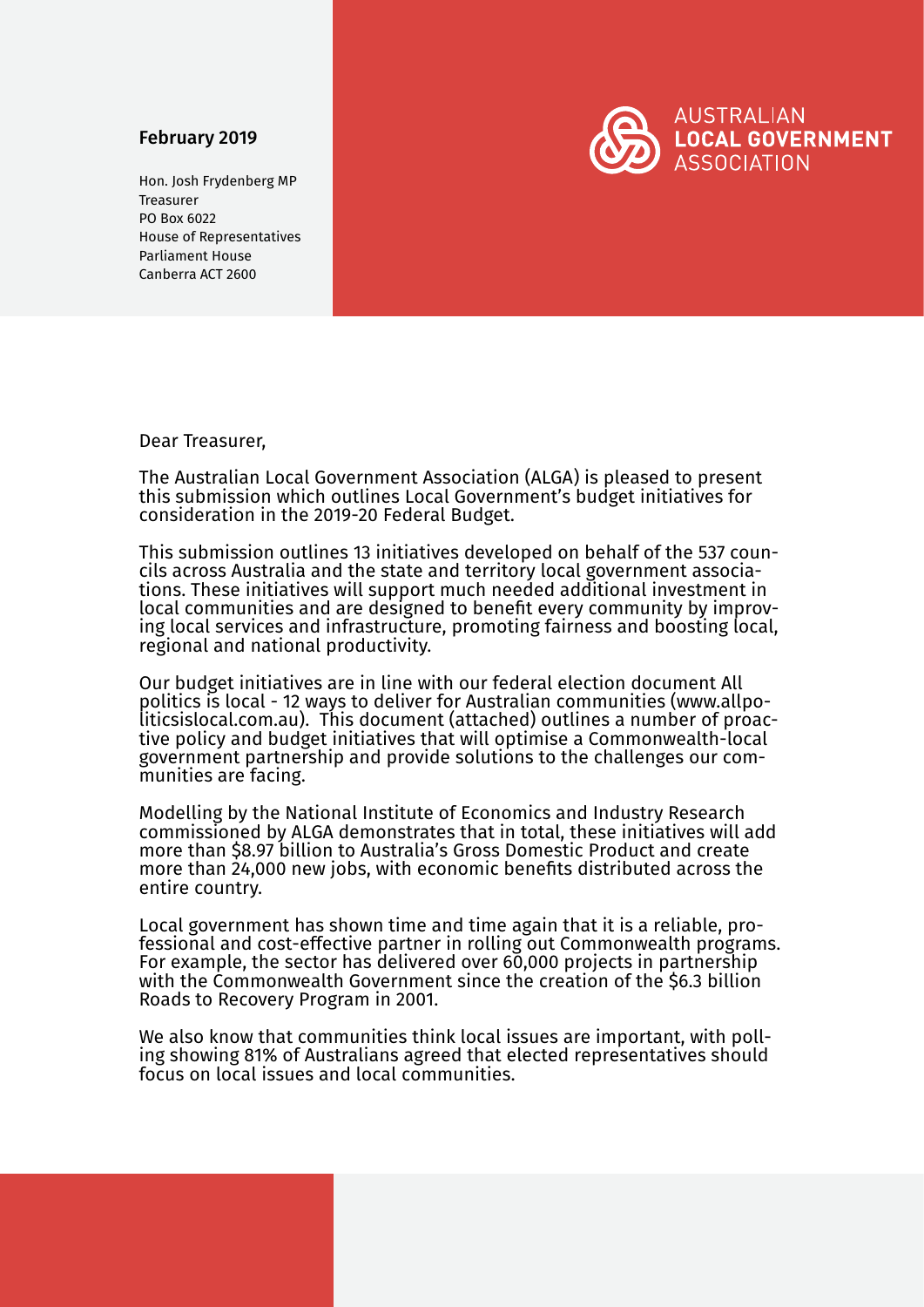ALGA understands the fiscal challenges facing the Commonwealth and the need for fiscal responsibility. However, ALGA believes there is a necessity for the Commonwealth to focus on local community priorities as well as to invest in productive infrastructure. ALGA believes that funding local government to deliver infrastructure and services as outlined in our submission is one of the most efficient and effective mechanisms to keep the Australian economy strong. It also will keep our communities safe and we believe the funding proposed is appropriate in the current fiscal environment.

I commend this pre-budget submission to you.

Yours sincerely

Mayor David O'Loughlin President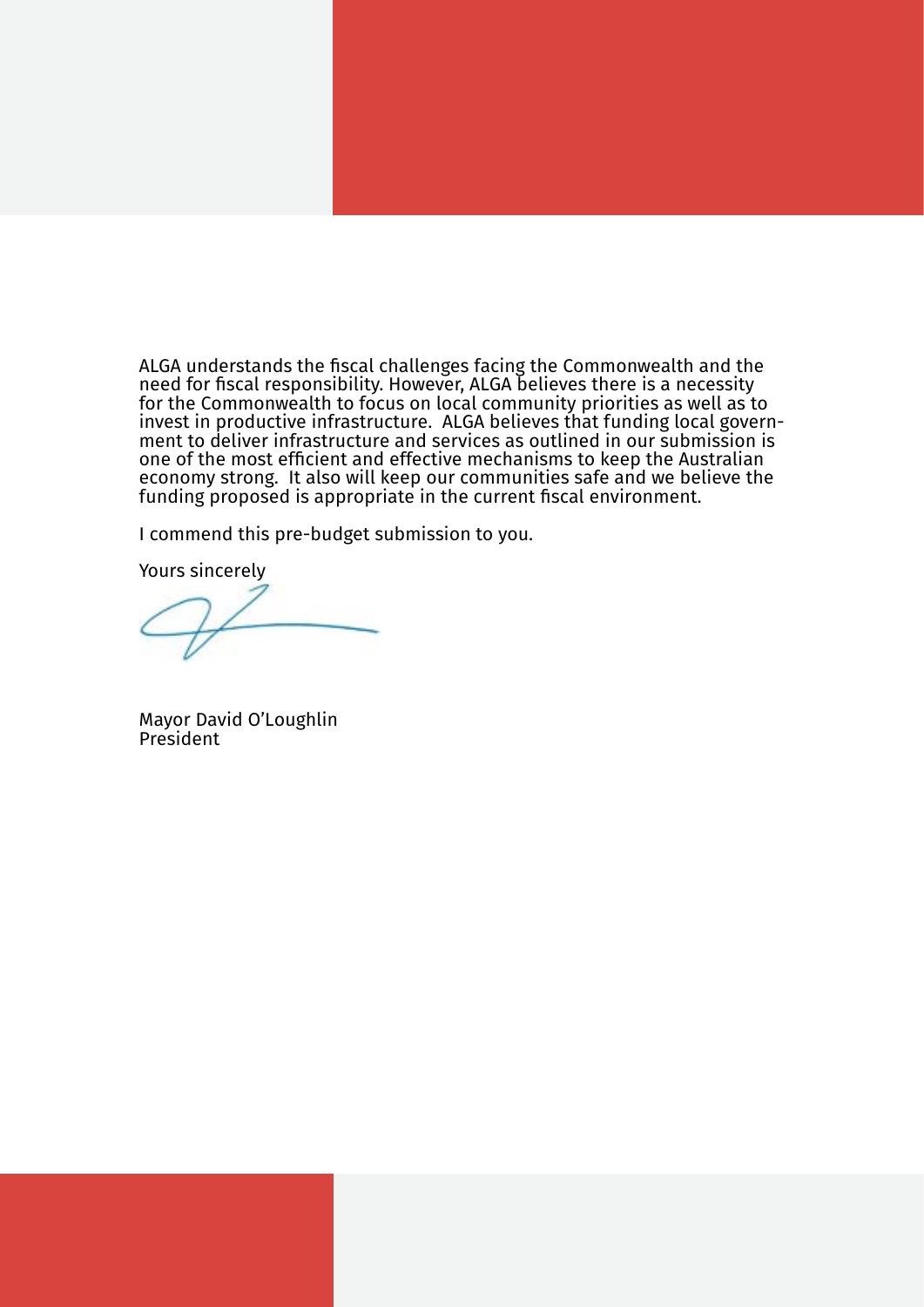# PREAMBLE

The Australian Local Government Association (ALGA) acknowledges the Australian Government for maintaining Australia's extended period of national economic growth and welcomes the anticipated return to a modest Budget surplus a year earlier than expected. We also acknowledge, however, that the rate of growth in the Australian economy is not as strong as it could be and the implications of Brexit, weaker growth in China and the possibility of a US recession as a consequence of a US-China trade war adds to uncertainty about future growth outcomes. This underlines the importance of raising the level of domestic productivity through a more strategic approach to investments through the Budget.

ALGA supports the Government's agenda of boosting productivity, investing in vital infrastructure projects, drought relief and managing population growth. ALGA believes that these goals will be easier to achieve if the Government's priorities include a focus on supporting local services and infrastructure that strengthen community wellbeing, social cohesion and local economies.

Australia's population is expanding at a faster rate than most other advanced nations. This growth has put pressure on infrastructure and services in our cities and regional centres and is impacting on the liveability and sustainability of our communities. Liveability and sustainability are essential to attracting and retaining people and ensuring the efficient and productive operation of our communities. Liveability is intrinsically linked with economic growth and plays a key role in population management.

Local government is the government of communities and places. It is the level of government that ensures that local communities function effectively on a daily basis and are provided with the basic services and facilities that Australian communities expect to find in suburbs, towns and rural areas. Local government play a critical role in building local identity, community wellbeing and social cohesion and contributing to national productivity. Local governments are fundamental to achieving liveability in our cities, towns and rural areas.

However, local governments face substantial fiscal challenges. Local governments raise 3.6% of Australia's total taxation revenue but have responsibility for managing 33% of public non-financial assets. While in aggregate, local governments raise more than 80 percent of their own revenue, individual councils have widely differing abilities to raise revenue, based on location, population size, rate base and the ability to levy user charges. This diversity has important implications for the ability of local councils to provide social services and local infrastructure to respond to changing demographics and population growth or decline. It also has significant implications for local governments, ability to respond to and assist their communities during drought and natural disasters and to adapt to climate change.

Of the three levels of government, local government has the largest relative infrastructure task in terms of asset management. Yet local government has the smallest revenue base of all the tiers of government In total local government have responsibility for more than 75% of the nation's roads. The financial circumstances of local governments make the job of keeping the country moving more difficult due to inadequate funds to maintain and expand existing roads or build new roads. Our pre-budget submission demonstrates the significant scope of local government's roles and responsibility and its importance in achieving community wellbeing, social cohesion and stronger national productivity. This submission is consistent with ALGA's previous budget submissions and our election manifesto. It reflects the needs and wants of local communities and ensures that investment in our communities will make them fit for the future.

The resilience of local communities depends in part on the financial sustainability of their local governments and that sustainability can be greatly advanced by restoring the quantum of Financial Assistance Grants to at least 1 per cent of Commonwealth taxation revenue. A fairer level of FAGs funding is vital to boosting national productivity and meeting the challenges associated with population growth and demographic change. This key initiative, along with investment in roads, bridges and the digital future, community infrastructure and social services, and guarding against the impacts of climate change and natural disasters, is necessary to support the provision of essential services and infrastructure for our communities and has clear and demonstrable economic benefits which justify its inclusion in this year's Budget.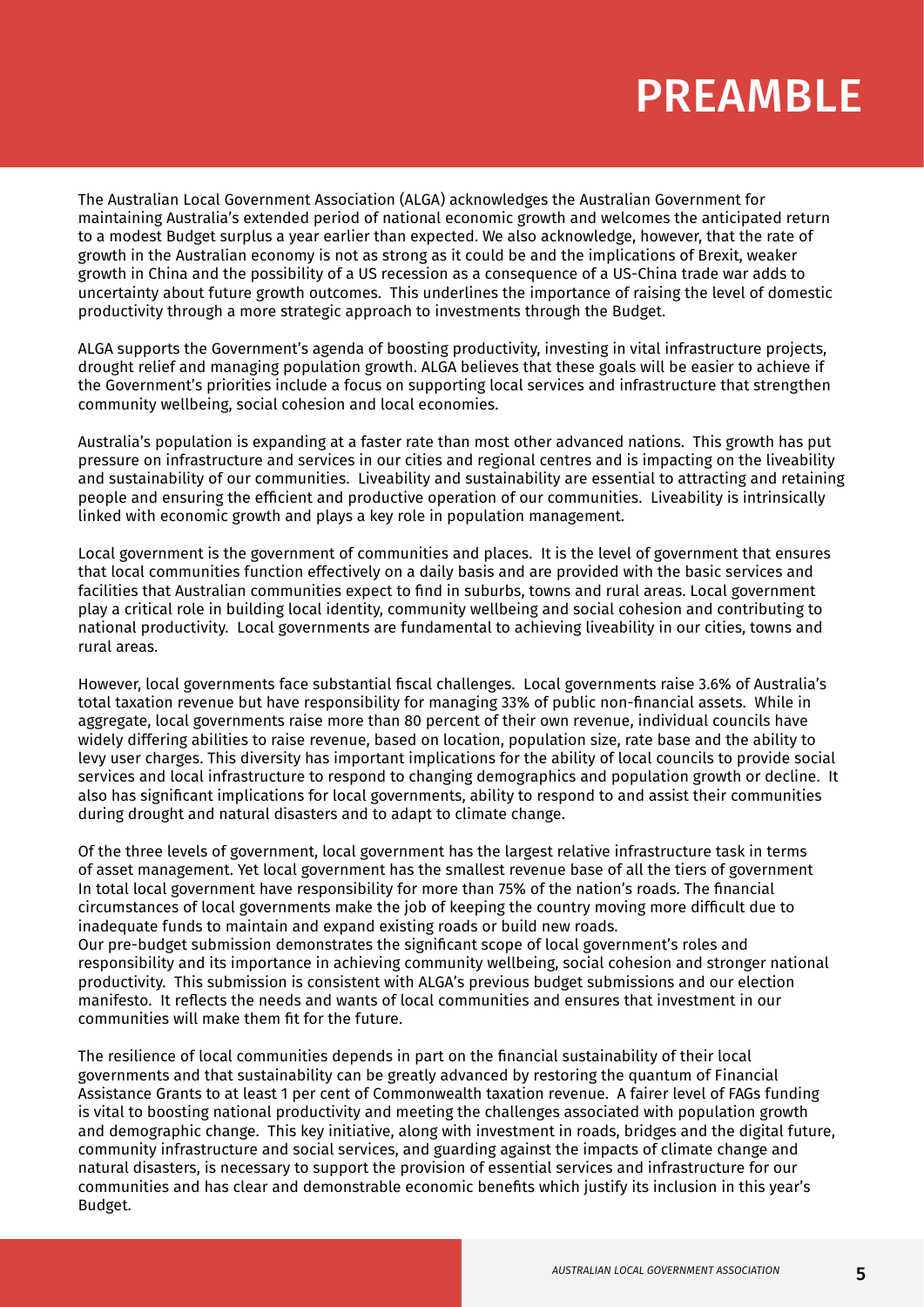|                 | <b>KEY INITIATIVES</b>                                            | <b>SPECIFICS</b>                                                                                                                                                                          | <b>CUMULATIVE GDP BY</b><br><b>YEAR 3</b> | <b>ANNUAL EMPLOYMENT</b><br><b>BENEFIT BY YEAR 3</b> |
|-----------------|-------------------------------------------------------------------|-------------------------------------------------------------------------------------------------------------------------------------------------------------------------------------------|-------------------------------------------|------------------------------------------------------|
|                 | Repair federal funding to local<br>government                     | Restore the quantum of Financial Assistance<br>Grants to at least 1 per cent of Commonwealth<br>taxation revenue                                                                          | \$1.42 billion                            | 4,000 jobs                                           |
| $\overline{2}$  | Realise the productive potential<br>of Australia's freight routes | Fund a Local Government - Higher Productivity<br>Investment Plan starting at \$200 million per<br>annum over 5 years                                                                      | \$1.07 billion                            | 2,300 jobs                                           |
| $\overline{3}$  | Boost safety on local roads                                       | Increase R2R funding to \$800 million per annum,<br>increase Black Spot funding to \$200 million and<br>make the Bridges Renewal Program permanent                                        | \$1.71 billion                            | 4,000 jobs                                           |
| $\overline{4}$  | Promote equitable access to<br>community services                 | Invest in a Local Government Community<br>Infrastructure Program of \$300 million per annum<br>over four years                                                                            | \$1.41 billion                            | 3,600 jobs                                           |
| 5               | Protect communities from the<br>impacts of natural disasters      | Fund a targeted disaster mitigation program at a<br>level of \$200 million per annum for four years                                                                                       | \$620 million                             | 1,500 jobs                                           |
| $6\phantom{1}6$ | Support communities with their<br>climate change response         | Establish a Local Government Climate Change<br>Partnership Fund of \$200 million over four years                                                                                          | \$451 million                             | 1,100 jobs                                           |
| $\overline{7}$  | Promote healthier communities                                     | <b>Invest in a Local Government Place-Based</b><br>Preventative Health and Activity Program of \$100<br>million over four years                                                           | \$292 million                             | 1,600 jobs                                           |
| 8               | Foster Indigenous well-being<br>and prosperity                    | Continue to provide at least \$5.5 billion over the<br>next decade to address the needs in Indigenous<br>communities                                                                      | \$1.66 billion                            | 5,300 jobs                                           |
| $\overline{9}$  | Support communities on their<br>digital transformation journeys   | Provide a Smart Communities Program of \$100<br>million per annum and a Digital Local Government<br>and Rural / Regional Telecommunications Pro-<br>gram of \$100 million over four years | \$340.4 million                           | 1,000 jobs                                           |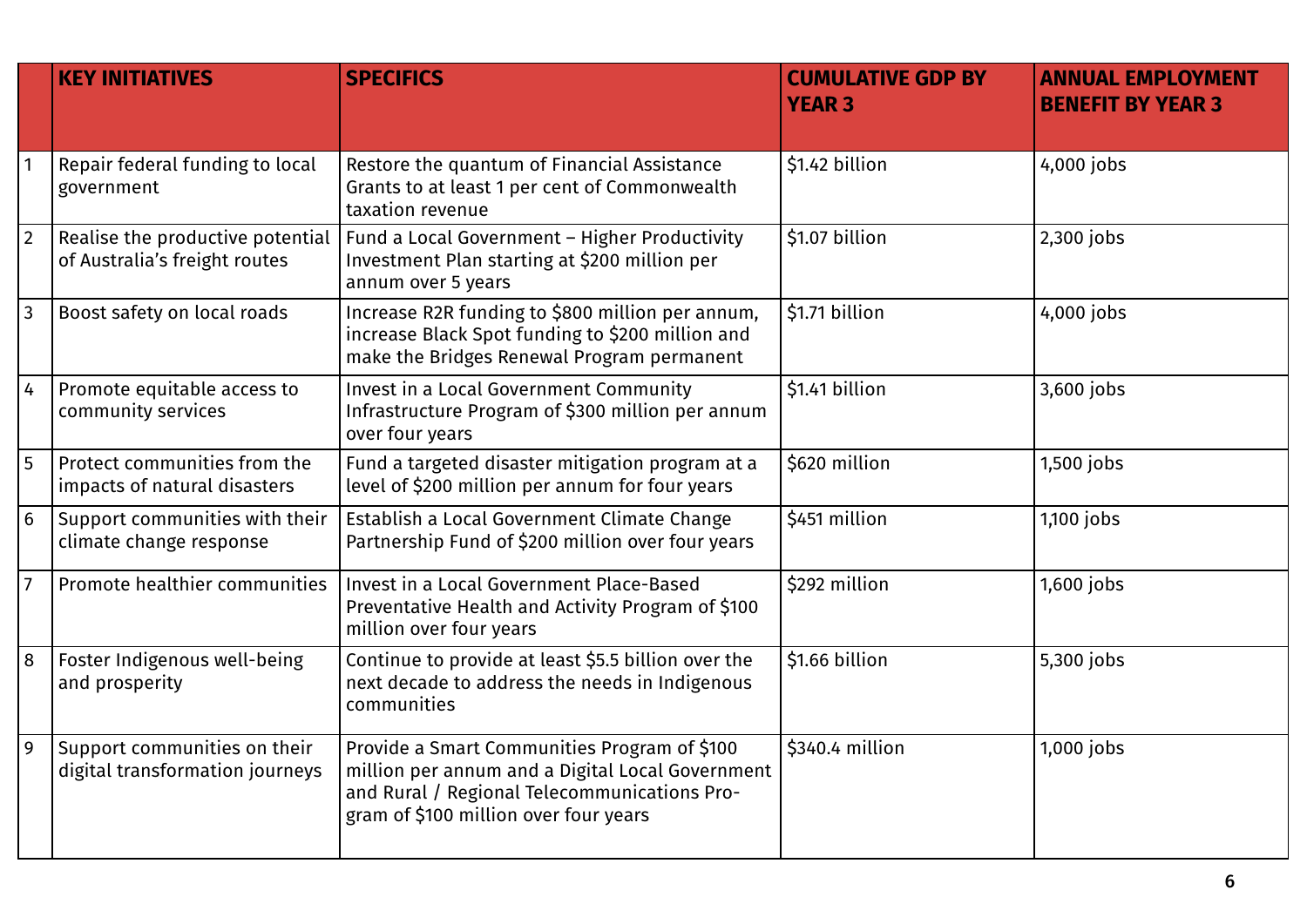|    | <b>FURTHER INITIATIVES</b>                                                                          | <b>SPECIFICS</b>                                                                                                                      |
|----|-----------------------------------------------------------------------------------------------------|---------------------------------------------------------------------------------------------------------------------------------------|
| 10 | Develop Australia's circular economy                                                                | Achieve more cost-effective and equitable funding approaches across all<br>parties involved in a product's lifecycle                  |
| 11 | Support local governments' current work in addressing<br>affordable housing and homelessness issues | Reinstate a national governance model to address affordable housing and<br>homelessness, that includes local government               |
| 12 | Address the South Australian road funding anomaly                                                   | Increase the Identified Roads Component of Financial Assistance Grants<br>to make the additional funding to South Australia permanent |
| 13 | Continue services to older people in their communities                                              | Extend the Commonwealth Home Support Programme for a further three<br>years                                                           |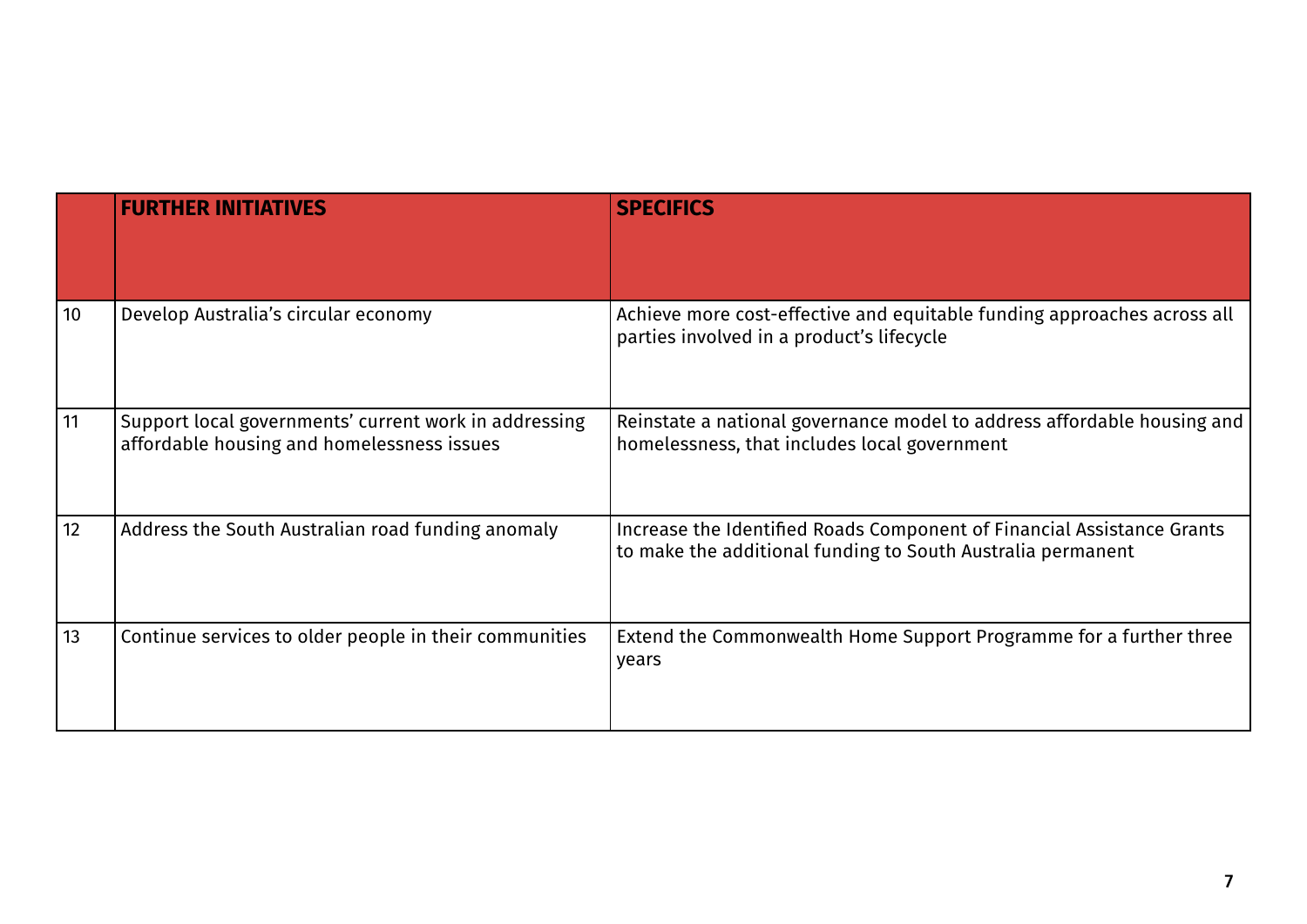# **Contents**

| Letter to the Tresurer                                                                              | $\mathfrak{Z}$ |
|-----------------------------------------------------------------------------------------------------|----------------|
| Preamble                                                                                            | 5              |
| <b>Key Initiatives</b>                                                                              | 6              |
| Repair federal funding to local government                                                          | 9              |
| Realise the productive potential of Australia's freight routes                                      | 11             |
| <b>Boost safety on local roads</b>                                                                  | 12             |
| <b>Promote equitable access to community services</b>                                               | 14             |
| Protect communities from the impacts of natural disasters                                           | 15             |
| Support communities with their climate change response                                              | 17             |
| <b>Promote healthier communities</b>                                                                | 19             |
| <b>Foster Indigenous well-being and prosperity</b>                                                  | 21             |
| Support communities on their digital transformation journeys                                        | 22             |
| Develop Australia's circular economy                                                                | 24             |
| Support local government's current work in addressing affordable<br>housing and homelessness issues | 26             |
| Address the South Australian road funding anomaly                                                   | 27             |
| <b>Support older Australians</b>                                                                    | 28             |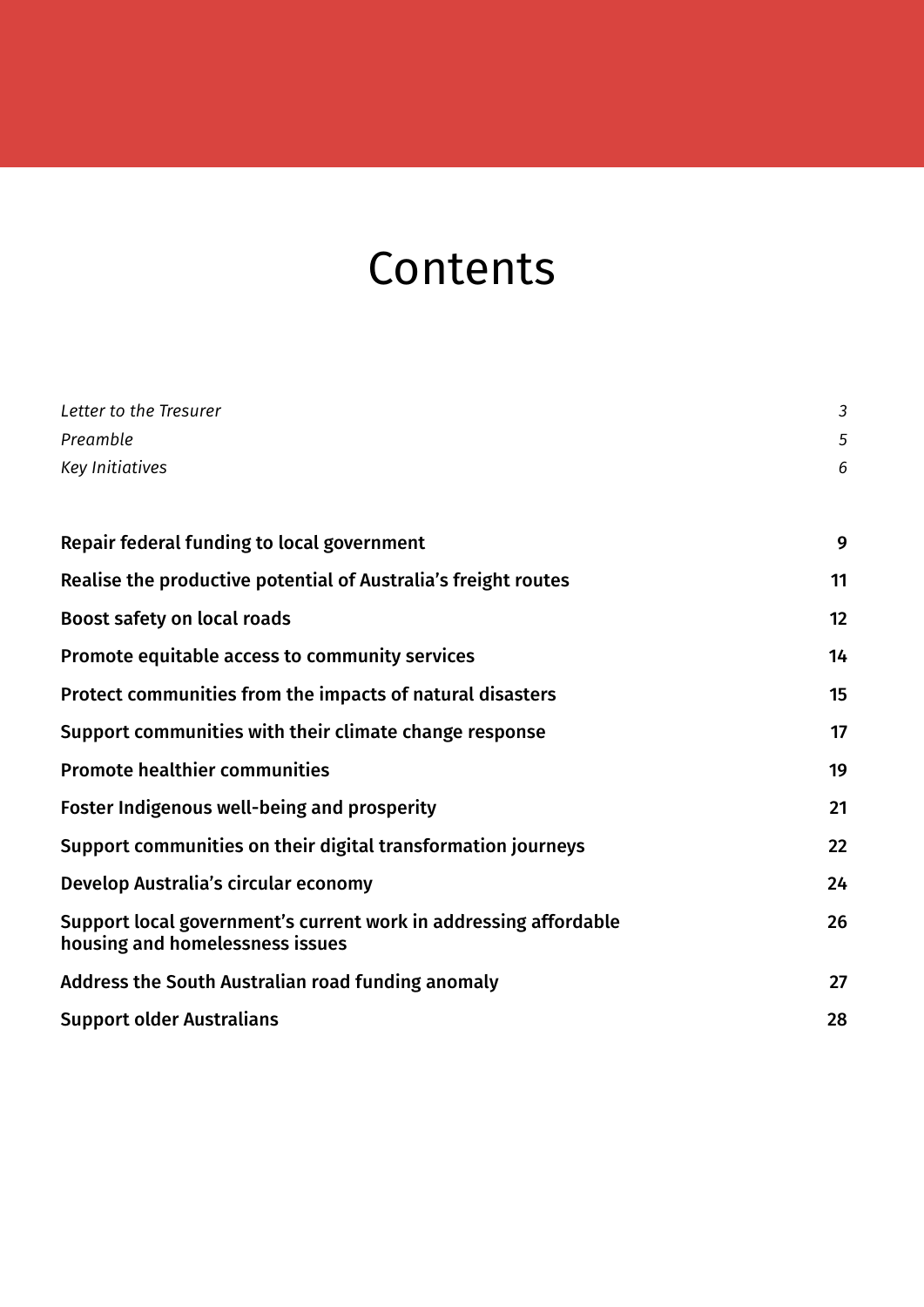### REPAIR FEDERAL FUNDING TO LOCAL GOVERNMENT

#### **What is the problem?**

Over the past two decades the roles and responsibilities of local governments have grown significantly but their revenue base has not. Local government's remit has increased as a result of the need to address market failure (particularly in rural and regional areas where it is frequently not financially viable for the private sector to provide essential goods and services such as aged care or childcare). In addition, there are examples of poor service delivery on behalf of the Commonwealth and state governments (for example support for medical and allied health services and early childhood education) and increasing community demand for services.

Local governments are also required not only to maintain their road networks but upgrade them to modern lane widths and safety standards and increase load bearing capacities for higher productivity freight vehicles, higher traffic volumes, and to reduce congestion. This is compounded by the \$30 billion required to renew and replace ageing infrastructure that is needed now. Resources are needed for the renewal of the infrastructure built during the "baby boom" and rapid growth period in the 60's and 70's. There has been a steady increase in renewal spending since 2005, but the proportion of infrastructure in poor condition is not decreasing, indicating it is likely that there is a need for a major renewal phase over the next 20 years.

Cost shifting by the Commonwealth and state governments is one of the most significant problems faced by local governments in Australia. Along with rate capping (in the states where this occurs), cost shifting undermines the financial sustainability of the local government sector by forcing councils to assume responsibility for more infrastructure and services without sufficient corresponding revenue.

The financial sustainability of local governments and their ability to provide essential services and infrastructure in their communities is further impacted by the relative decline in core federal funding to local government in the form of Financial Assistance Grants (FAGs). FAGs were equal to around 1% of Commonwealth taxation revenue in 1996. However, despite an annual growth rate in Australia's Gross Domestic Product of an average 3.47% from 1960 until 2017, FAGs have declined by around 43% in relative terms over the past 20 years, and in 2018 amount to approximately 0.55% of Commonwealth tax revenue.

The Commonwealth Government's funding to local government through FAGs is critically important. Untied in the hands of councils, the FAGs enable councils to provide a mix of services and infrastructure appropriate to their local circumstances and maintain the well-being of their communities. The funding helps equalise the level of services across local governments nationally – particularly in rural, regional and remote areas. FAGs are also critical for local governments in high growth areas helping them to manage density and issues like social cohesion, congestion, provision of open space and community services for a growing population.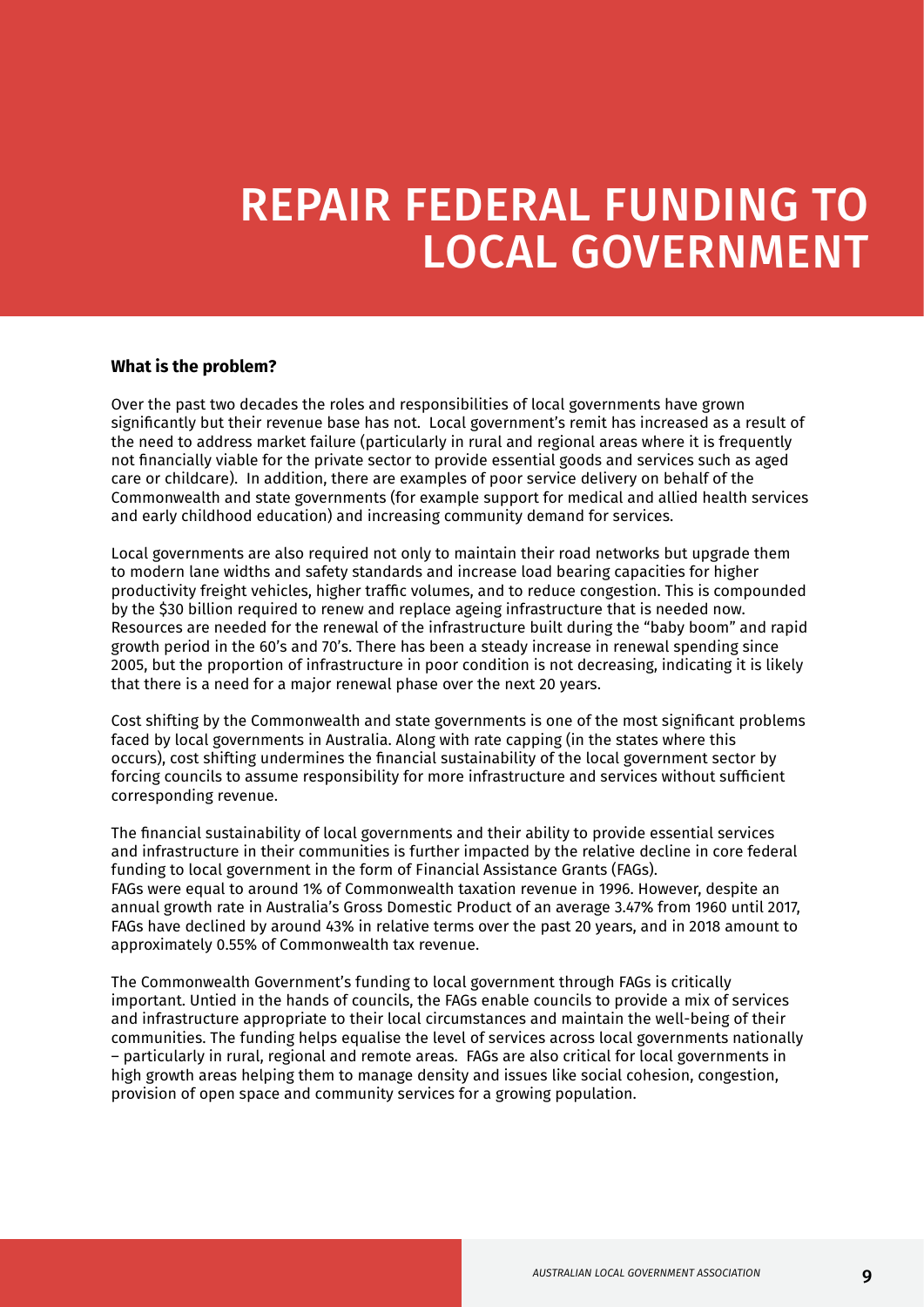#### **Why is this important for the Commonwealth?**

Local government has a critical role in the Australian economy. It manages physical assets worth \$428 billion and each year spends around \$35 billion. The infrastructure services provided by local governments, such as roads and bridges, libraries, sport and recreation facilities, cultural facilities and public places that attract tourism, facilitate economic activity and strengthen the Australian economy in the short and long term.

Across Australia, 537 local governments are playing their part in assisting communities grow and prosper. Local governments are providing vital public services every day of the year. They are the glue that holds communities together so that they can respond to economic challenges and opportunities, growth and change. Local governments are vital to achieving the best outcomes associated with population change now and into the future.

Local governments encourage and attract economic expansion in the community. Local planning decisions shape and support commercial growth, opportunities and investment, which are integral to the economic wellbeing and future of local communities and the nation as a whole. In rural and regional areas local government is one of the largest employers, and has a significant impact on the local economy.

#### **What is our proposed solution?**

The ALGA proposal is to restore the quantum of Financial Assistance Grants to at least 1 per cent of Commonwealth taxation revenue.

Potential economic outcome: The additional funding could lead to a \$1.42 billion cumulative Gross Domestic Product benefit by year 3 and create 4,000 new jobs.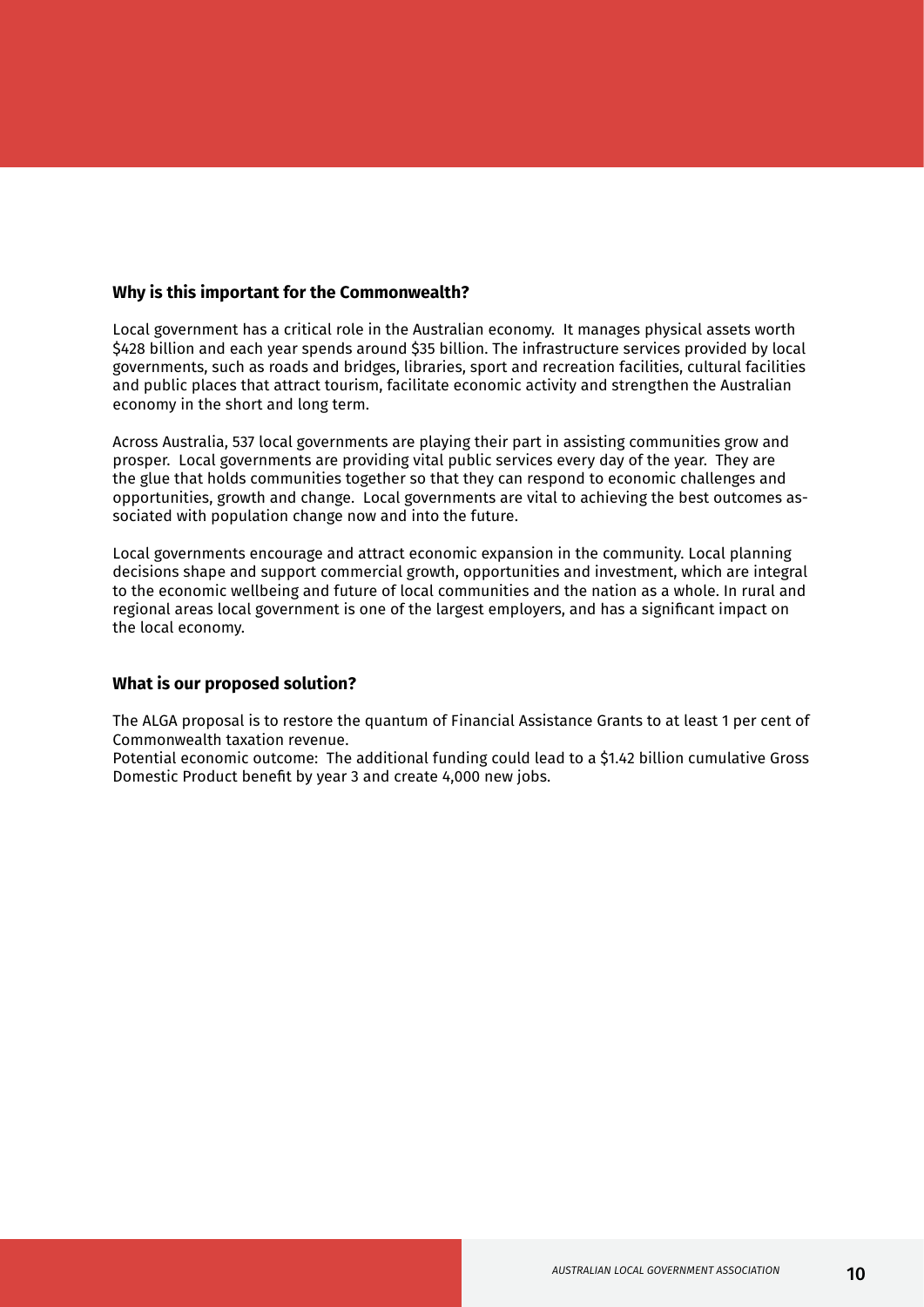# REALISE THE PRODUCTIVE POTENTIAL OF AUSTRALIA'S FREIGHT ROUTES

#### **What is the problem?**

One third or 213.9 billion tonne kilometers of Australia's domestic freight was moved by road in 2015–16. The majority of freight tasks start and finish on a local government-controlled road. Local government-controlled roads are integral to state and national road networks and provide essential linkages for the freight industry, commuters and other users. Bottlenecks, pinch points and first and last mile issues on local road networks are increasing the time and cost it takes for freight to travel from sender to receiver.

Local government roads and bridges in general were designed and built decades ago and are no longer fit for purpose. As a result, vehicle access to parts of the local road network is limited as road providers try to balance access with protection of the road assets from vehicle damage. Councils are struggling to maintain the status quo and generally have very limited capability to self-fund demand for improvements as a result of safety technologies or higher productivity freight configuration.

#### **Why is this important for the Commonwealth?**

Growth in productivity is essential for maintaining and improving Australia's standards of living. Our standard of living, international competitiveness, safety, security and capacity to invest in infrastructure that will meet future demands will be impacted by our ability to move people and freight efficiently. Improvements in the productivity of people and freight movement will deliver benefits directly to the wellbeing of all Australians.

The Commonwealth is currently developing a comprehensive national freight strategy that takes an "end-to-end" approach to supporting business supply chains. However, work on the known challenge of first and last mile issues should commence immediately given the extent of the problems that currently restrict freight.

Many councils have demonstrated their willingness, capacity and competence to undertake regional planning on behalf of their region. These regional plans could be developed in all regions and can provide the basic building blocks for project identification, prioritisation and investment to drive productivity improvements across council boundaries and in some cases jurisdictional boundaries.

#### **What is our proposed solution?**

ALGA proposes a Local Government Higher Productivity Investment Plan starting at \$200 million per annum over five years.

Potential economic outcome: This initiative could result in a \$1.66 billion cumulative Gross Domestic Product benefit by year 3 and create 2,300 new jobs.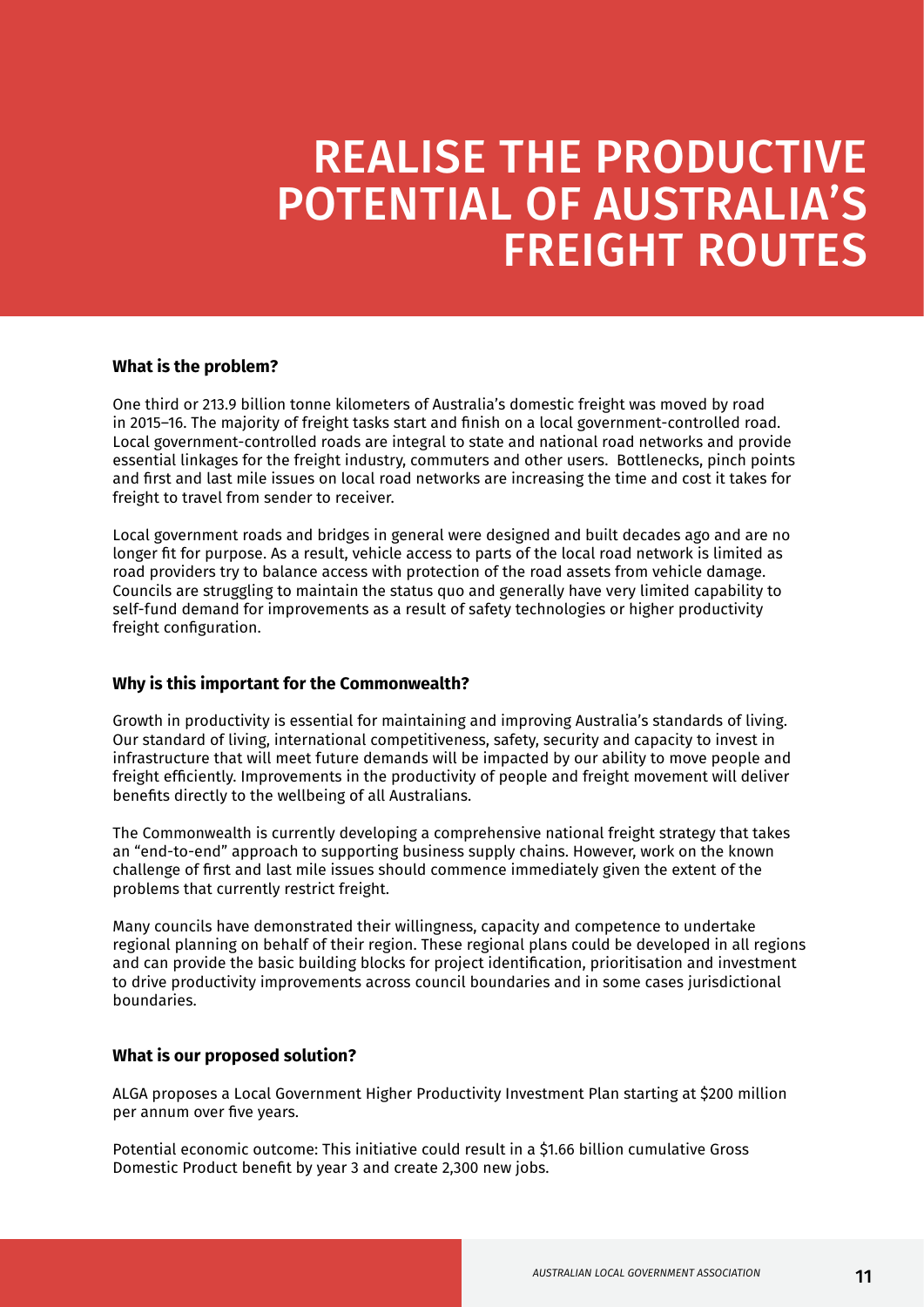### BOOST SAFETY ON LOCAL ROADS

#### **What is the problem?**

Inadequately-maintained roads and bridges which may have differing or inconsistent road surfaces, irregularly or poorly maintained road shoulders, poor road markings, or poor lighting can have serious road safety outcomes. Every year more than 1200 people are killed on Australian roads. The cost of road crashes in Australia is estimated at \$27 billion annually. 50% of road crashes are on local roads, and deaths on rural and regional roads far outnumber deaths on metropolitan roads.

Local governments are responsible for managing around 75% of the road network in Australia where 52% of all casualty crashes and 40% of all road deaths occur. This means that driving on a local road involves increased risk of being seriously injured that is 1.5 times higher than driving on a state road.

#### **Why is this important for the Commonwealth?**

The Inquiry into the National Roads Safety Strategy 2011-2020 (released in September 2018) identified considerable capacity and resource issues that are hindering the ability of local governments to pursue the desired transformative approach to road safety.

Of the three levels of government, local government has the largest relative infrastructure task in terms of asset management. Local roads account for around 75% of the total road length in Australia, or 662,000 kms. Yet local government has the smallest revenue base of all the tiers of government, raising only 3.6% of Australia's total taxation revenues. Local government's tax (known as rates) is a general tax. Unlike other levels of governments, local government has no direct mechanism to raise funds for road construction and maintenance such as road user charges, registration charges or any road- or transport-related fees or charges.

Successive studies commissioned by ALGA consistently show an infrastructure backlog and an underspend within the local government sector of at least \$1.2 billion per annum.

The 2018 State of the Assets report, commissioned by ALGA, estimates that roads represent \$136 billion of the total infrastructure value with \$13.6 billion (9% of sealed roads and 16% of unsealed roads) in poor to very poor condition. Bridges represent \$14 billion or 4% of total infrastructure value with \$813 million in poor to very poor condition (4% of concrete bridges and 21% of timber bridges).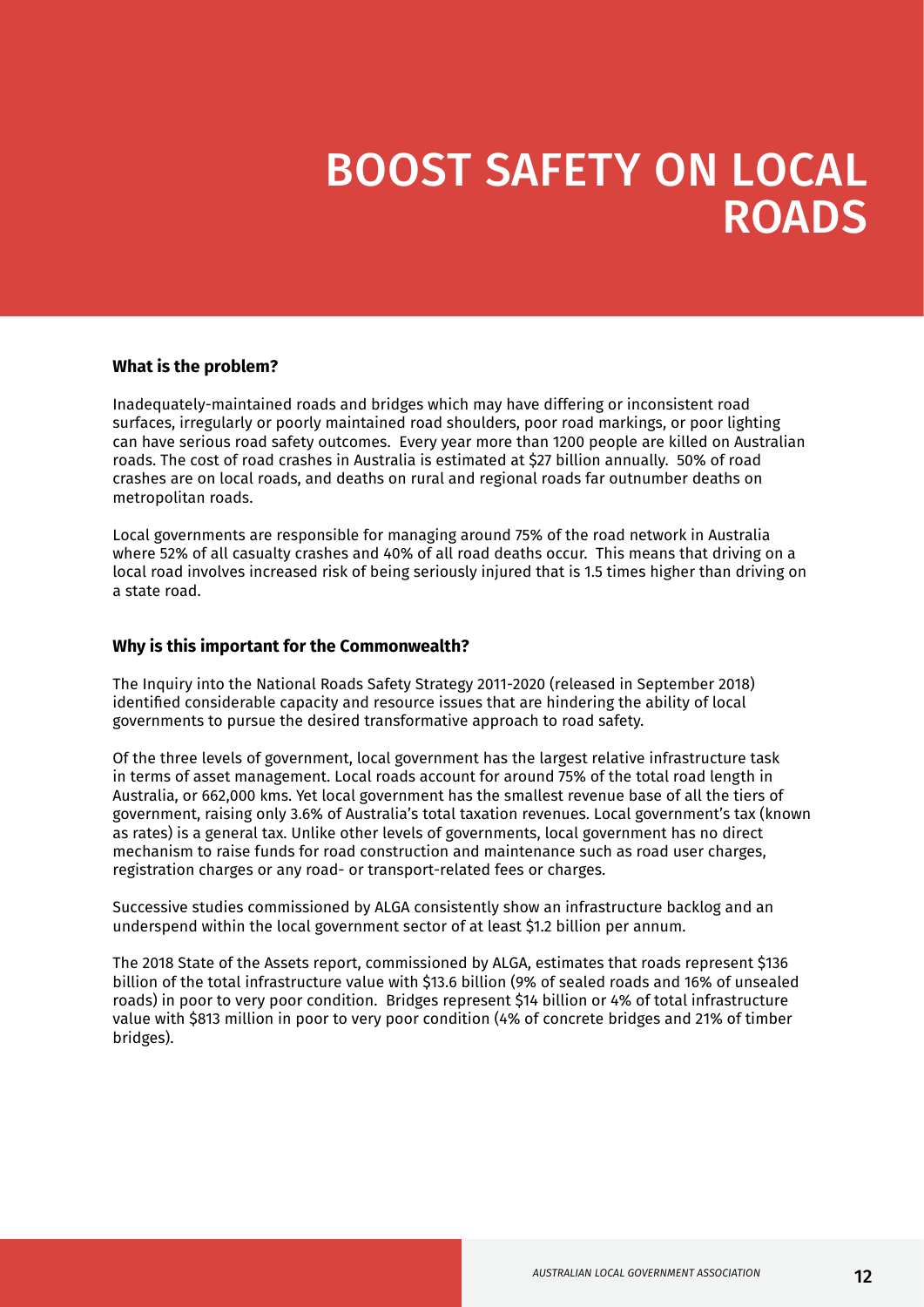As a partner with the Federal and state/territory government, local government is part of the solution to reduce serious harm and casualties. We seek opportunities to work with the Commonwealth Government including boosting safety on local roads by increasing the Roads to Recovery Program funding (R2R) to \$800 million per annum to more sustainably manage local government's component of the national road network. ALGA also proposes that the Bridges Renewal Program become permanent to more sustainably manage council bridges and that ongoing Black Spot funding be increased to \$200 million per annum.

**Potential economic outcome:** These initiatives could generate \$1.71 billion cumulative Gross Domestic Product benefit by year 3 and create 4,000 new jobs.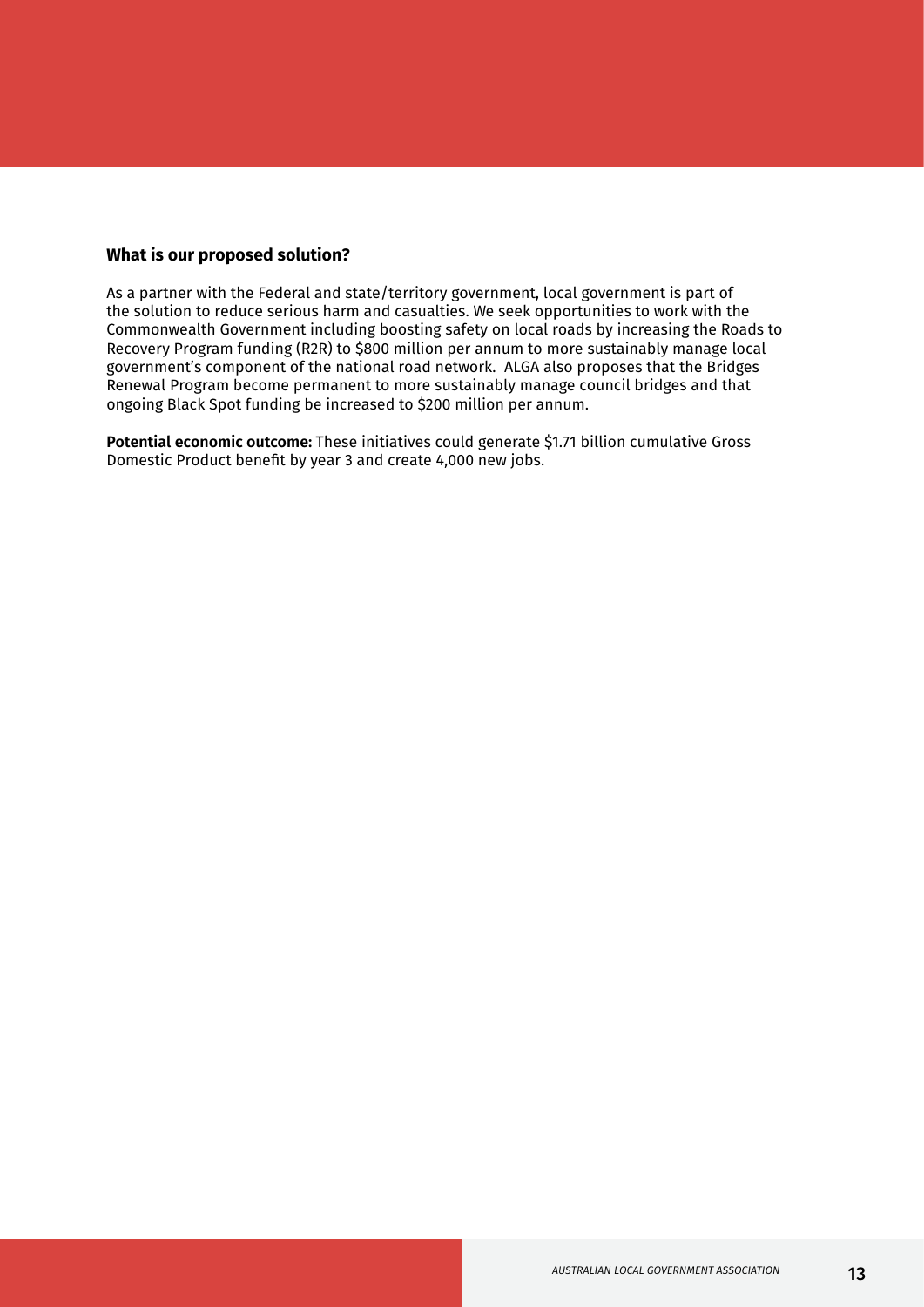### PROMOTE EQUITABLE ACCESS TO COMMUNITY SERVICES

#### **What is the problem?**

The day-to-day experiences and well-being of communities are shaped by the infrastructure provided by councils such as public pools, sports fields, libraries and children's playgrounds. While some of these facilities are relatively new, many were built decades ago and require significant maintenance and upgrades to ensure they continue to meet the needs of the community.

It is estimated that \$28.6 billion of community facilities are in need of significant renewal.

Councils have also identified almost 1,000 community infrastructure projects with a value of more than \$1.5 billion that are ready to commence when additional funding support becomes available. These projects include the Redland Aquatic Centre and Emergency precinct which will combine a state-of-the-art emergency training facility, new community aquatic and wellness centre and Surf Life Saving Queensland (SLSQ) state headquarters into one centrally located facility and the Apollo Bay Early Years Hub which will provide kindergarten, childcare, maternal and child health services with space for immunisations and visiting specialists providing services such as hearing, speech and dental.

#### **Why is this important for the Commonwealth?**

Well-located, well-designed and properly-maintained community infrastructure enhances the quality of life and enriches the experience of community members every day. Community infrastructure underpins community wellbeing, fosters social interaction and participation in sport, recreation and cultural endeavours, education, and employment.

There is a need for resources to ensure that local community infrastructure across a range of activities can be provided, appropriately maintained and brought up to a standard which allows equitable access for all, including people with disability, women, low-income earners, the un- or under-employed and older people (a growing issue as our population ages).

New investment in community infrastructure will create jobs, support the lifestyles and living standards of hundreds of communities, give better access to online support services such as via libraries, and enable towns to attract and retain population, particularly in regional and rural communities and high growth urban communities.

#### **What is our proposed solution?**

ALGA proposes a Local Government Community Infrastructure Program of \$300 million per annum over four years.

**Potential economic outcome:** This initiative could generate cumulative Gross Domestic Product benefit of \$1.41 billion by the third year and create up to 3,600 new jobs.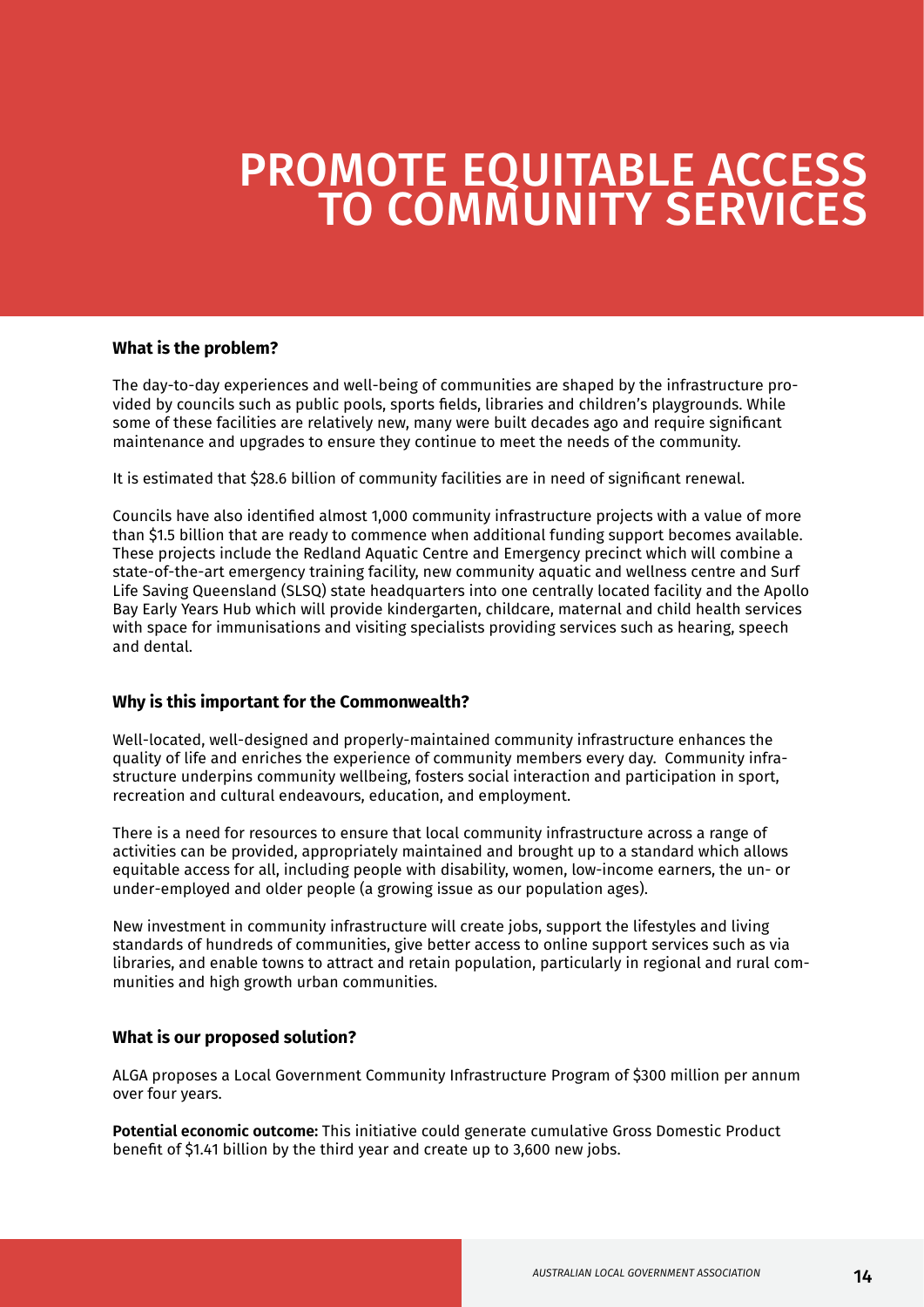# PROTECT COMMUNITIES FROM THE IMPACTS OF NATURAL **DISASTERS**

#### **What is the problem?**

Australia is profoundly impacted by natural disasters and communities need appropriate and adequate relief and support to recover from these events.

Many communities are exposed to natural disasters on a recurring basis and experience repeated disruptions from flood, cyclone and fire events. Natural disasters around the country have claimed many lives, impacted hundreds of thousands of people and local and regional economies and caused major property and infrastructure damage.

#### **Why is this important to the Commonwealth?**

The capacity of communities to identify, mitigate and respond to natural disasters is critical. In the face of an increase in extreme weather events, rebuilding infrastructure to its original specifications and condition is not sufficient. Betterment funding, or a small additional investment, will save millions of dollars in years to come by ensuring that infrastructure is rebuilt to withstand new climate-change realities.

Increasing federal mitigation spending to \$200 million a year will save significantly greater sums over time by reducing the need to repeatedly rebuild communities following natural disasters. It is predicted that the annual cost of natural disasters will rise from \$9 billion today to \$33 billion by  $2050.$ 

In its 2014 inquiry into natural disaster funding, the Productivity Commission found funding for reconstruction and recovery consumed 97% of disaster funding in Australia, compared with only 3% that went towards mitigation and community resilience measures. The Productivity Commission highlighted the value of disaster mitigation expenditure and raised the idea of a \$200 million per annum mitigation program.

The value of investment in mitigation was also highlighted by the Australian Business Roundtable for Disaster Resilience and Safer Communities in its 2013 White Paper. Investment in mitigation will spare many vulnerable communities from the distress of seeing homes, businesses and other treasured possessions destroyed and improve their long-term viability.

The Australian Business Roundtable also identified additional or 'co-benefits' of resilience investment that accrue even in the absence of a natural disaster. Such co-benefits support economic growth and social capital in Australian communities and are an important driver of regional investment decisions. They may include:

- Short-term employment More reliable services
	-
- Regional growth associated with investment More connected communities<br>Lower insurance premiums Higher levels of skills and tech
- 
- 
- 
- Higher levels of skills and technical expertise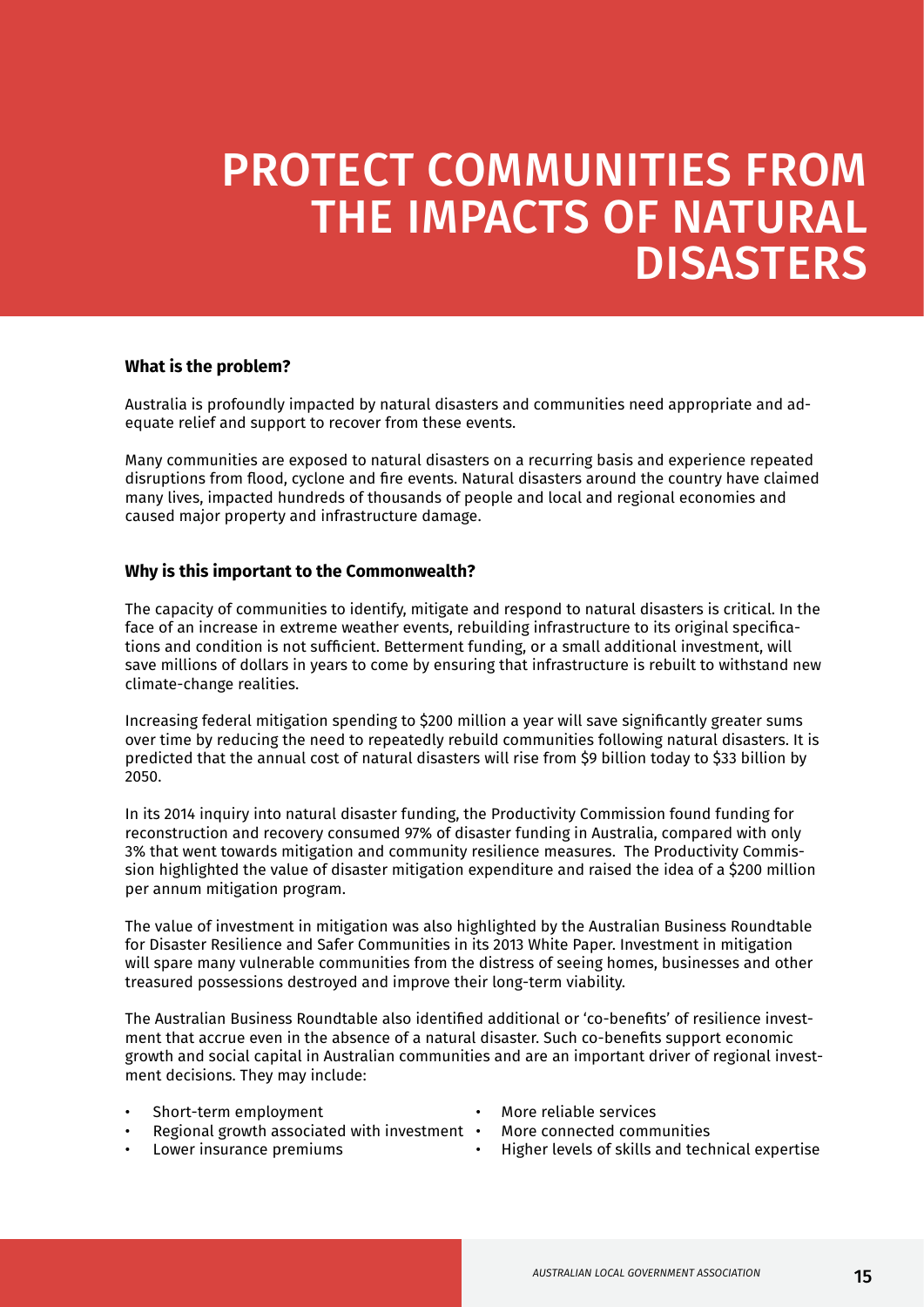ALGA proposes:

- A new targeted disaster mitigation program is proposed at a level of \$200 million per annum for four years.
- Ensuring that local government is not worse off under current reforms of the Natural Disaster Relief and Recovery Arrangements; and
- Investing in a targeted disaster mitigation program at a level of \$200 million per annum for four years.

Potential economic outcome: This could generate a cumulative Gross Domestic Product benefit of \$620 million by the third year and create up to 1,500 new jobs.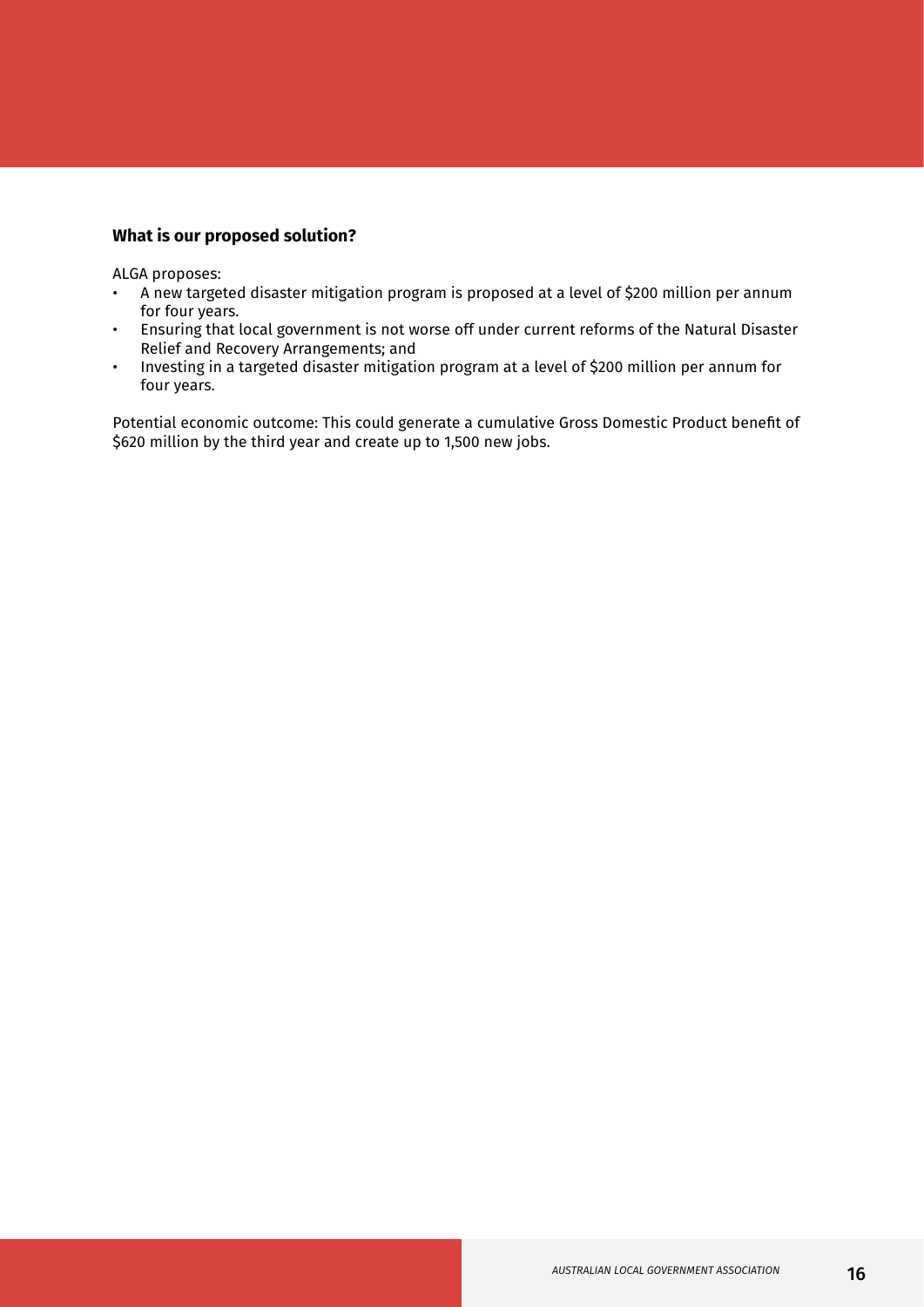### SUPPORT COMMUNITIES WITH THEIR CLIMATE CHANGE RESPONSE

#### **What is the problem?**

All communities are grappling with the consequences of climate change – such as extreme weather events, heatwaves, drought and bushfires and are struggling to understand the full impacts of global warming and how they can respond. Local governments are on the frontline when dealing with the risks and impacts of climate change.

Councils need to prepare for the unavoidable impacts of climate change (adaptation) and have a significant role in reducing the degree of climate change which may occur (mitigation).

Australian councils and communities are ready to step up to tackle climate change in a way that can stimulate economic growth and manage their assets more wisely. However, there is a mismatch between the amount of local government infrastructure exposed to climate change risks and the resources that local government have to carry out effective adaptation to manage these risks.

Australia's efforts to address and respond to climate change is not taking full advantage of the opportunity for partnership and collaboration with local government.

#### **Why is this important to the Commonwealth?**

The Commonwealth has committed, through the Conference of Parties 21 (COP 21) held in Paris in December 2015, to hold the increase in the global average temperature to well below 2°C above pre-industrial levels, and to pursue efforts to limit the temperature increase to 1.5°C above preindustrial levels.

COP21 has acknowledged the importance of sub-national governments including local governments in addressing and responding to climate change. Local governments can deliver emissions reductions through their policies, strategic and statutory planning processes, local laws, procurement for and management of public facilities and council assets and via their close connection to the local community. Local land use planning in particular, can influence energy use and emissions.

Many councils have responded to the climate change challenge by adopting proactive strategies to reduce emissions and to adapt to unavoidable climate change impacts through climate change risk assessments and adaptation plans. Having identified potential solutions to the range of challenges, many councils need additional help to implement local projects and innovative solutions. Implementation of these projects could have the additional benefit of reducing the need for disaster recovery funding.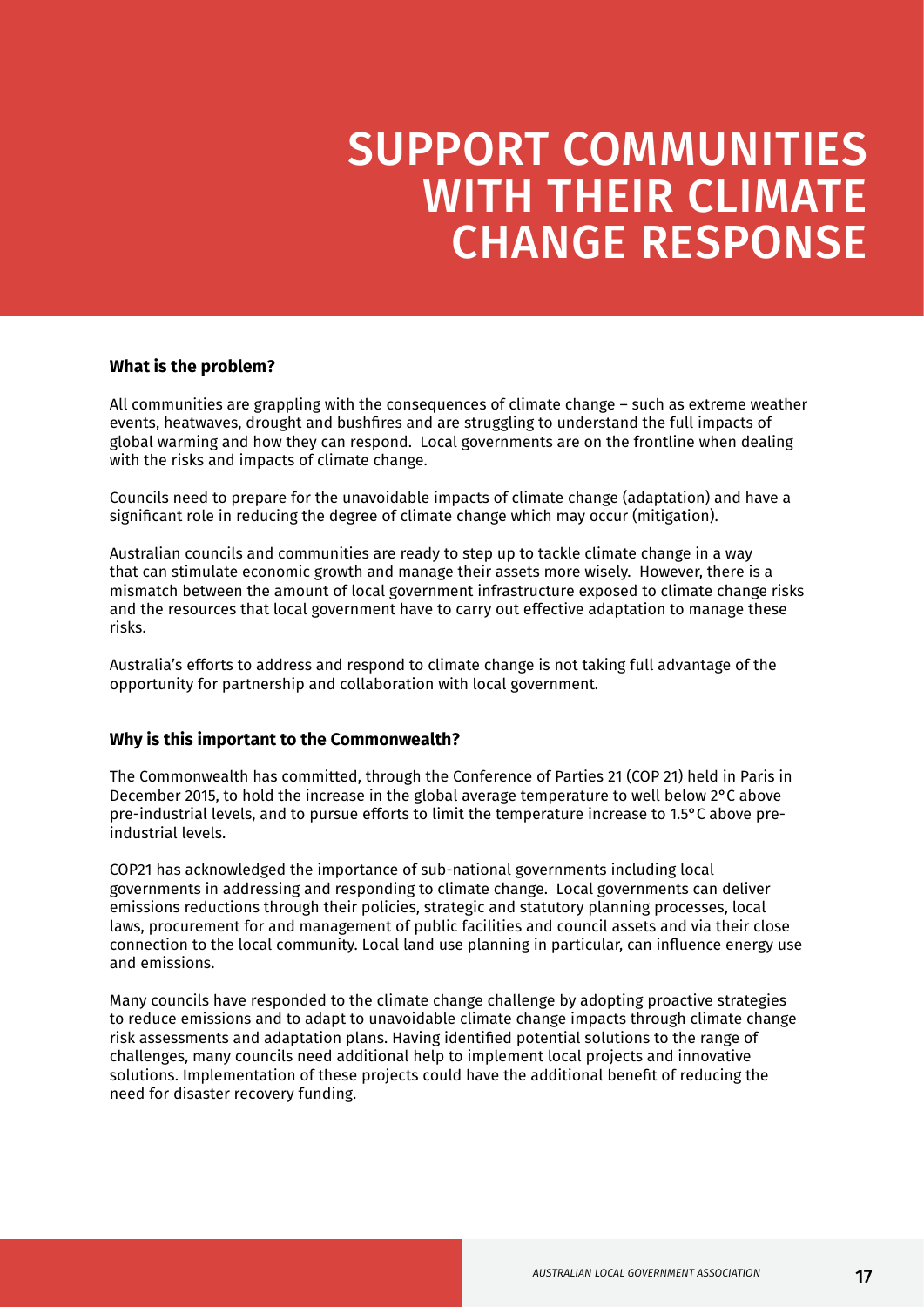Support communities in climate change response by investing in a Local Government Climate Change Partnership Fund of \$200 million over four years.

Potential economic outcome: This could generate a cumulative Gross Domestic Product benefit of \$451 million by the third year and create up to 1,100 new jobs.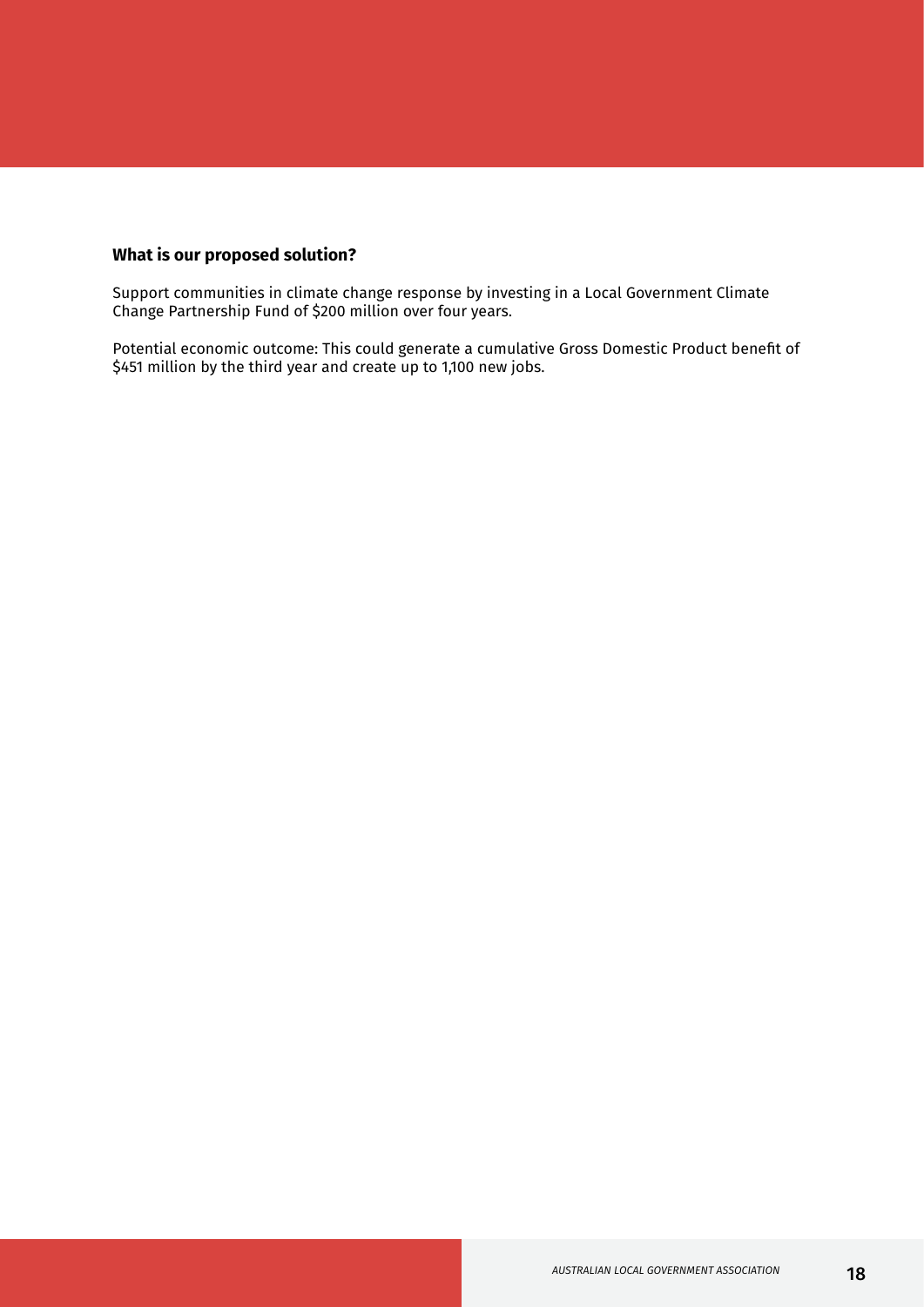### PROMOTE HEALTHIER **COMMUNITIES**

#### **What is the problem?**

As the cost of health care increases, greater priority needs to be given to preventative health to reduce the burden on the hospital and primary care system.

It is estimated that around 10% of Gross Domestic Product is spent on health care; \$170 billion was spent on health in 2015-16. A significant proportion of Australia's total burden of disease can be attributed to modifiable risk factors including physical inactivity, overweight and obesity. Shifting the health burden away from expensive medical interventions to a preventative health model is beneficial to all members of the community.

#### **Why is this important to the Commonwealth?**

Physical inactivity is the second most important risk factor that contributes to the burden of disease, morbidity and mortality in Australia. Regular physical activity provides a large range of health benefits, ranging from reduction in risk factors for heart disease, high blood pressure, high cholesterol, diabetes and some cancers. Increased physical activity delivers fitness and stamina, increased energy and reduction in stress, anxiety and depression. Participation in physical activity also helps improve social and community networks and increases community cohesion and social connectedness.

The day to day lives and experiences of Australians are shaped by the places in which they live, work and play. Local governments are responsible for planning, building and managing many of these places. Local Government's contribution to addressing the obesity crisis is not from a medical perspective but rather from a preventative and community-based health approach. Residents of communities experiencing health and wellbeing inequalities risk poorer quality of life.

Early intervention can reduce or even eliminate the need for later, more intensive and costly care. Well-known examples of prevention include vaccination, cancer screening, physical activity and health promotion. By tackling disease and the risk factors of disease early, significant suffering can be averted, and costs reduced.

Preventative health is an important focus for councils across the country and has the potential to have a significant impact on community health outcomes as well as assisting in reducing obesityrelated health costs.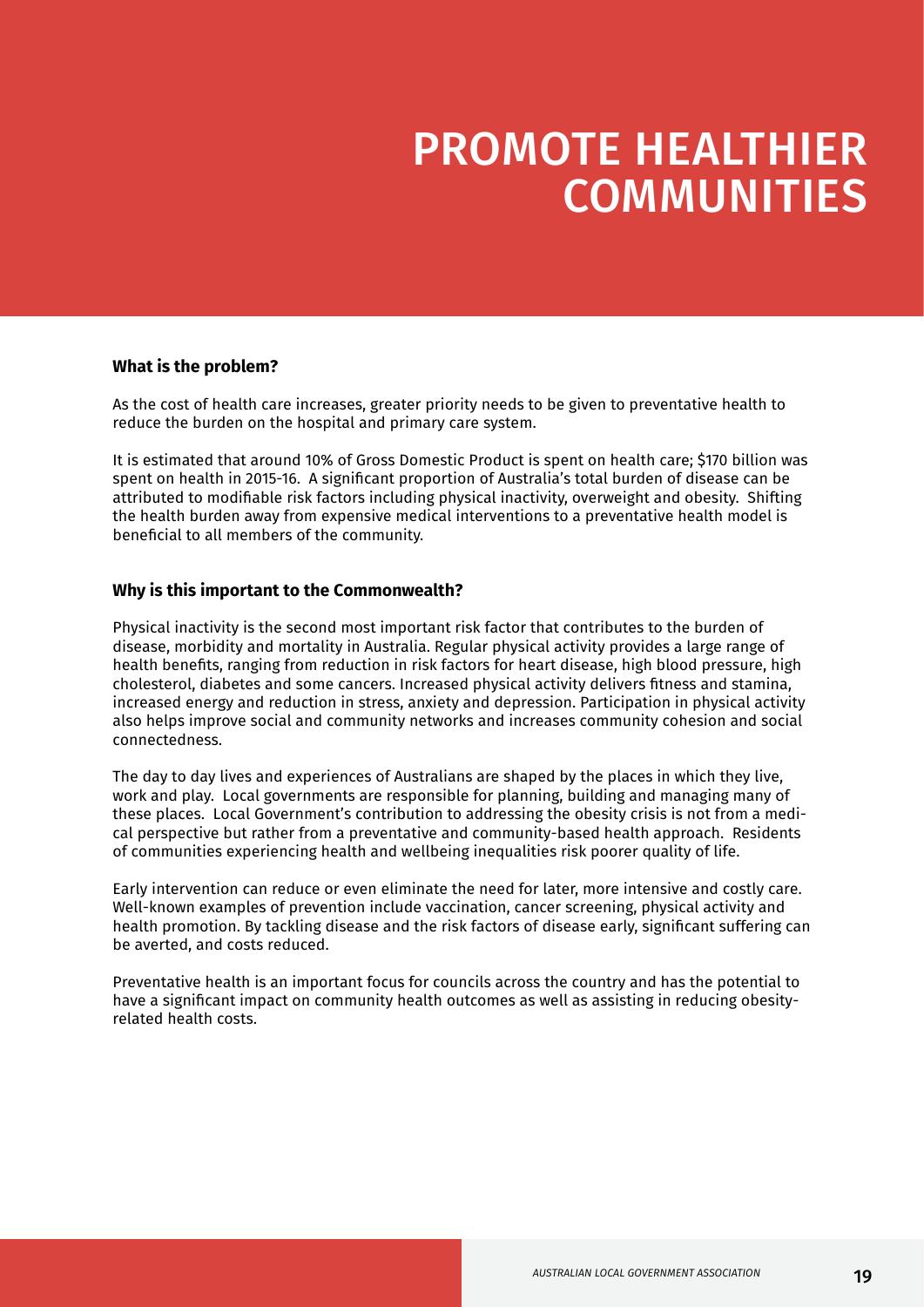Nationally, Local Government has been a partner in preventative health measures as they relate to planning, environment and infrastructure, and in delivering Commonwealth preventative health initiatives such as Healthy Communities to slow the growth of lifestyle-related chronic disease.

In the past, councils have undertaken a range of preventative health programs and activities, including National Heart Foundation Walking Groups, community gardens, creating a network of paths and tracks for cycling and walking, outdoor gyms, sports carnivals, walking school bus, and a myriad of other initiatives to reduce obesity, diabetes and heart disease. These community-based initiatives improve health outcomes for all Australians, regardless of their ability or background.

A new program could use and extend Local Government's capacity and existing resources. It could be aimed at improving health outcomes through healthier eating and increased physical activity via programs delivered in or with men's sheds, sport and recreation facilities, and community groups. Initiatives under this program could be delivered by Local Government in partnership with other levels of government or other organisations such as the National Heart Foundation, community groups or sport and recreation groups.

ALGA proposes a new Local Government Place-Based Preventative Health and Activity Program costing \$100 million over four years.

**Potential economic outcome:** ALGA's analysis indicates that this investment could have a cumulative Gross Domestic Product benefit of \$292 million by the third year and create up to 1,600 new jobs.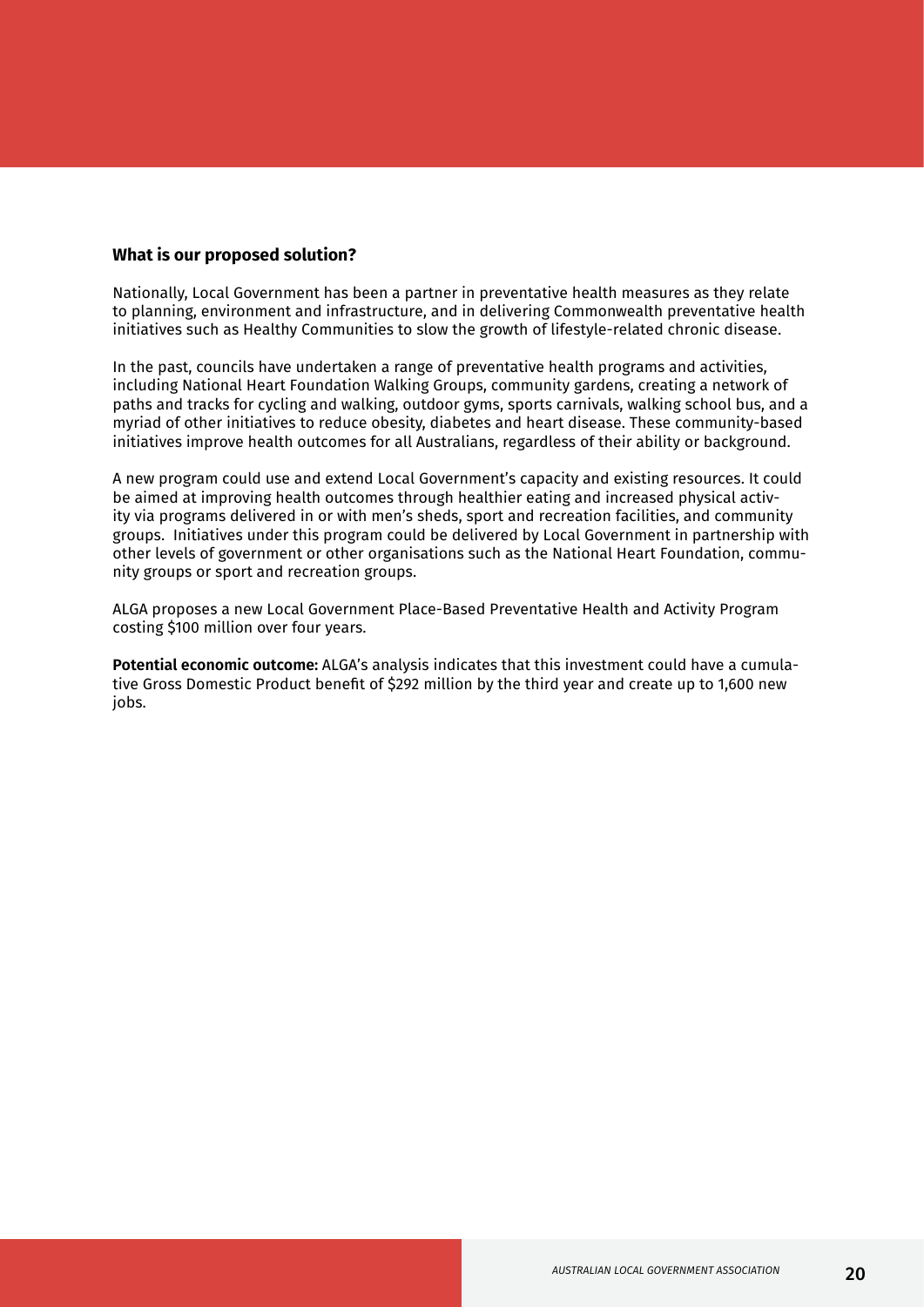# FOSTER INDIGENOUS WELL-BEING AND **PROSPERITY**

#### **What is the problem?**

There is a life expectancy gap of ten years between Indigenous and non-Indigenous Australians. Research reveals that between one-third and one-half of the health gaps between Indigenous and non-Indigenous Australians are associated with differences in socio-economic position such as education, employment and income.

The unemployment rate for Indigenous people is 4.2 times higher than for non-Indigenous people. 35% of Indigenous households reported living in a dwelling with 1 or more major structural problems in 2012–13 and 15% reported living in a dwelling that was lacking working facilities.

In remote Indigenous communities water and sewerage infrastructure provision has not kept pace with population growth. As a result, in some jurisdictions new housing and other buildings cannot be connected to services due to a lack of capacity. More needs to be done in order for Indigenous people to enjoy health and life-expectancy equality and employment and education parity in Australia.

#### **Why is this important to the Commonwealth?**

Initiatives aimed at closing the gap between Indigenous and non-Indigenous Australians in the areas of housing, health, early childhood development, education, economic participation and remote service delivery are vital if our nation is to overcome the economic and social costs of entrenched disadvantage in our Indigenous communities.

Family well-being is supported by local government in Indigenous communities and is a major focus of municipal service and infrastructure delivery. To achieve the best outcomes for communities, appropriate resources must be provided for these service-delivery functions.

#### **What is our proposed solution?**

ALGA supports fostering Indigenous well-being and prosperity by calling on the Federal Government to:

- Continue funding of at least \$5.5 billion over the next decade to address the needs of Indigenous communities particularly in the areas of overcrowded housing, homelessness, poor housing conditions, and a severe shortage of housing in remote Aboriginal and Torres Strait Islander communities across Australia;
- Renew the outstanding National Partnership Agreements on Remote Indigenous Housing and acknowledge the need for increased local engagement and use of local services and resources;
- Take urgent action to develop new arrangements for funding in Indigenous communities to ensure that services are meeting the needs of communities, including in cities and towns, and that there has not been a shifting of responsibilities and costs onto Local Government; and
- Commit to consult and work with elected local government Indigenous councils on policies and programs aimed at meeting the needs of local communities including, where necessary, the removal of barriers on land tenure for councils so they are better placed to provide services and maintain facilities and infrastructure in Indigenous communities.

**Potential economic outcome:** ALGA's analysis indicates that this investment could have a cumulative Gross Domestic Product benefit of \$1.66 billion by the third year and create up to 5,300 new jobs.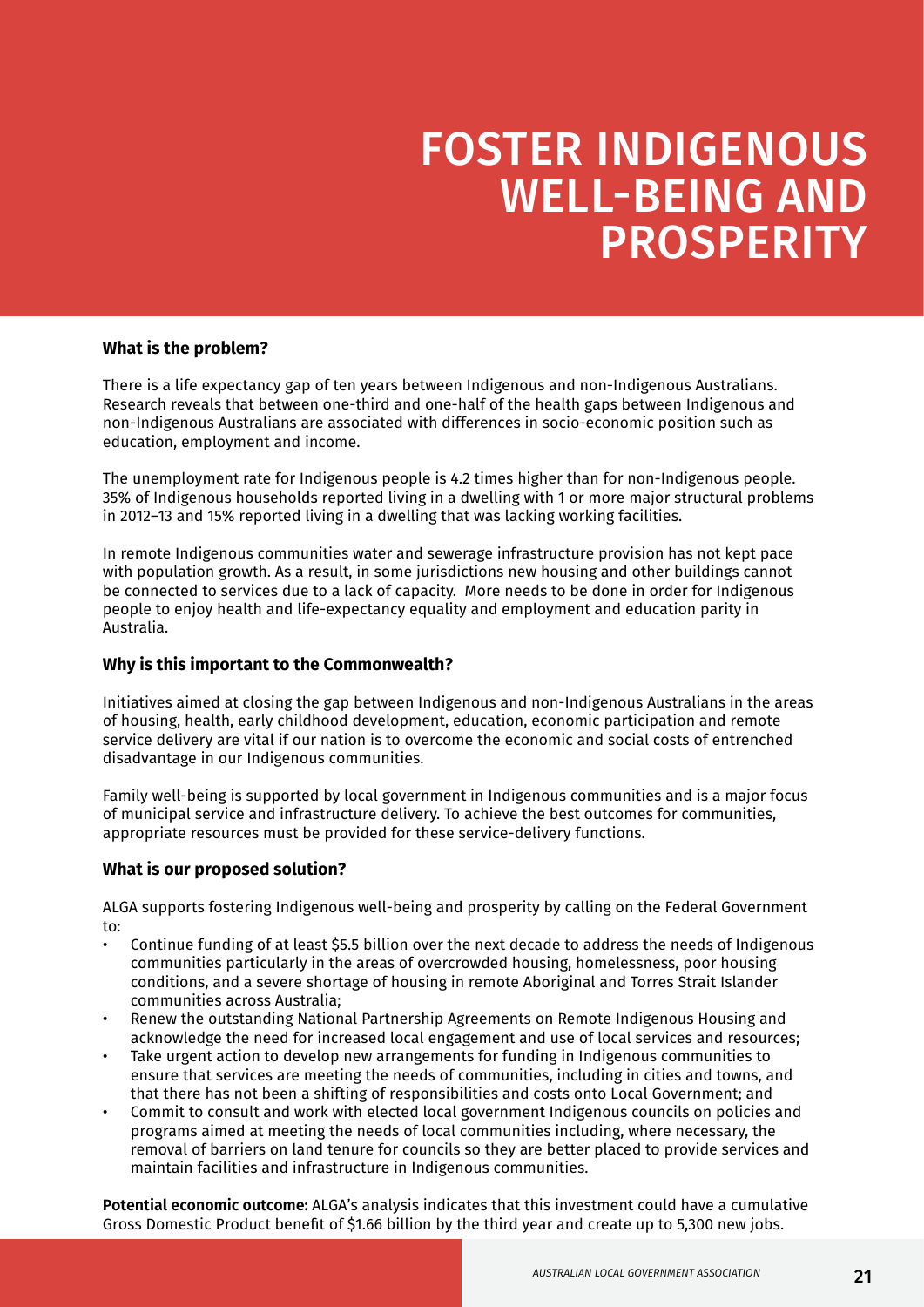# SUPPORT COMMUNITIES ON THEIR DIGITAL TRANSFORMATION JOURNEYS

#### **What is the problem?**

Many councils and their communities need support on their digital transformation journeys. Improved data access and use can enable new products and services that transform everyday life, drive efficiency and safety, create productivity gains and allow better decision making.

Whole-of-Government digital transformation strategies that result in an interconnected government and collaborative citizen-centered approaches will underpin tomorrow's smart cities.

Rural and regional Australia and its telecommunications connectivity capabilities will also underpin business transformation and interconnectedness.

In regional Australia, over 96% of premises can now access the NBN or have construction underway. However, for regional, rural and remote businesses there are still barriers to the take up new digital applications – severe data limitations, congestion on the fixed wireless network and poor mobile coverage. Satellite falls well short of needs and expectations. There is evidence from the Regional Telecommunications Independent Review Committee (December 2018) which says that rural and remote Australia needs assistance to take up the new technologies.

#### **Why is this important to the Commonwealth?**

Without additional funding and a broadening of the Commonwealth's Smart Cities and Suburbs initiative, there is a risk the benefit of investments in smart technologies and the digital economy will not be fully realised and many communities will be left behind. All communities, whether they be in the major capitals or in regional towns, need to be futureready. Linked-up, smart communities will foster decentralisation and ensure equitable access to the benefits of the knowledge economy and provide improved access to online support services, such as those related to employment and health.

Research has shown that the core driver of long-term economic growth is innovation. Innovation typically occurs in 'knowledge based' regions. It is very difficult to spread knowledge-based employment away from the city centres which are currently experiencing significant issues with congestion and population growth. Decentralisation to regional cities and hinterland areas will require infrastructure support, especially investment in telecommunications and transport to build new economic opportunities and resilient intelligent communities.

The Review Committee was strongly of the view that there are compelling factors for significant additional capital investment in telecommunications infrastructure to maximise the economy-wide benefits for regional, rural and remote Australia to adopt a place-based approach to guide future telecommunications investments.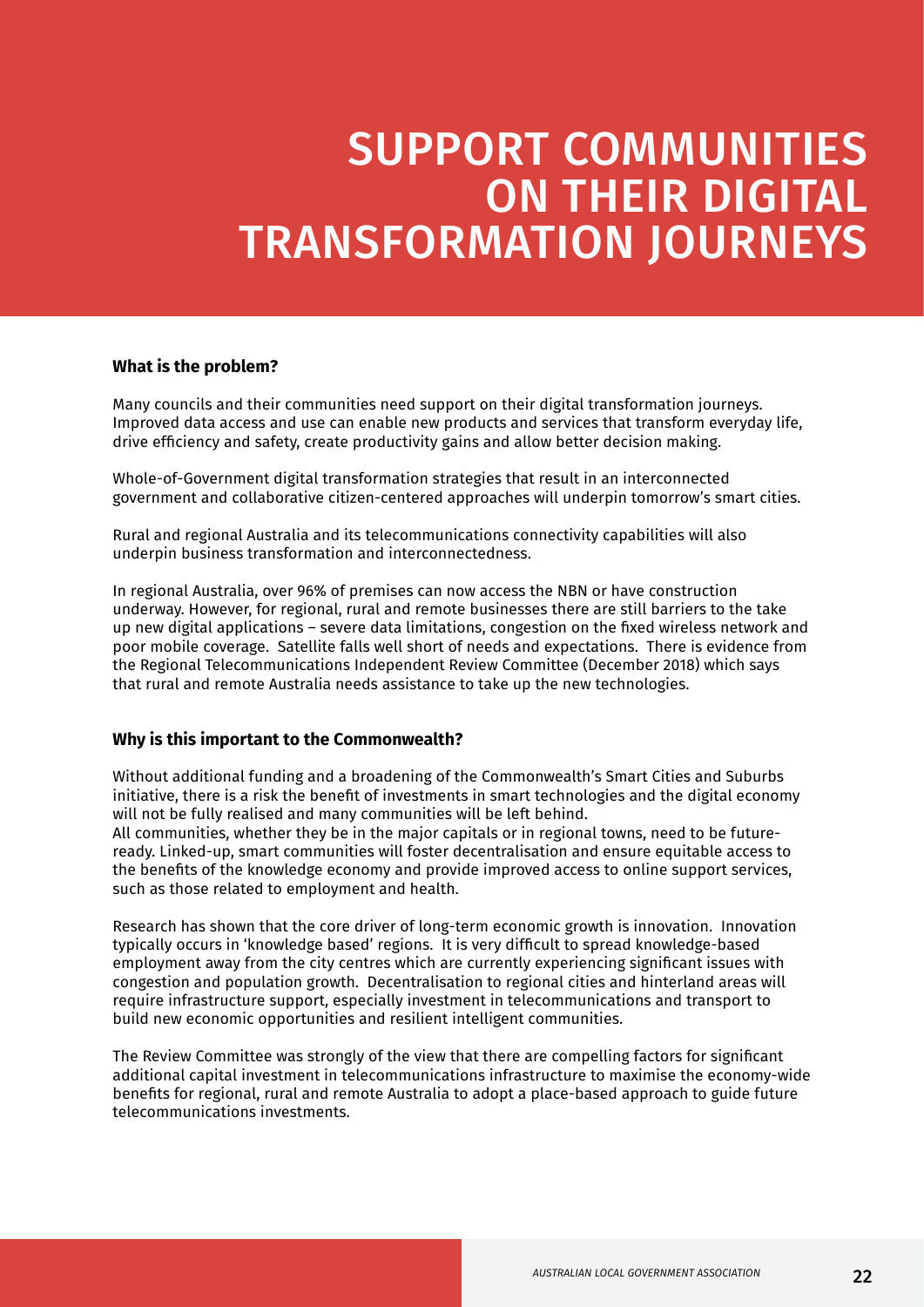The social and other benefits of digital inclusion are significant but digital inclusion in regional areas lags far behind that of the major cities. The Committee found a crisis in confidence in regional and remote Australia when it comes to using and understanding digital technology. Many people need an initial helping hand in order to get full use out of digital technology. An easy to understand platform to allow regional Australians to get help on digital technologies is recommended as well as an independent digital adviser for regional, rural and remote areas. The development of an Indigenous Digital Inclusion Strategy was supported by the Committee.

Uptake of electric and autonomous vehicles in Australia will be limited by patchy telecommunications services in rural, regional and remote areas. Regional, rural and remote communities need additional assistance to become digitally literate and fully utilise the benefits of broadband.

#### **What is our proposed solution?**

Support communities on their digital transformation journeys by:

- Building on the Smart Cities and Suburbs Program approach by providing a Smart Communities Program of \$100 million per annum; and
- Establishing a Digital Local Government and Rural / Regional Telecommunications Program of \$100 million over four years to increase the community benefits of improved technology, connectedness and innovation.

**Potential economic outcome:** The Smart Communities Program could have a cumulative Gross Domestic Product benefit of \$242.3 million by the third year and create up to 700 new jobs. The Digital Local Government and Rural / Regional Telecommunications Program could have a cumulative Gross Domestic Product benefit of \$98.1 million by the third year and create up to 300 new jobs.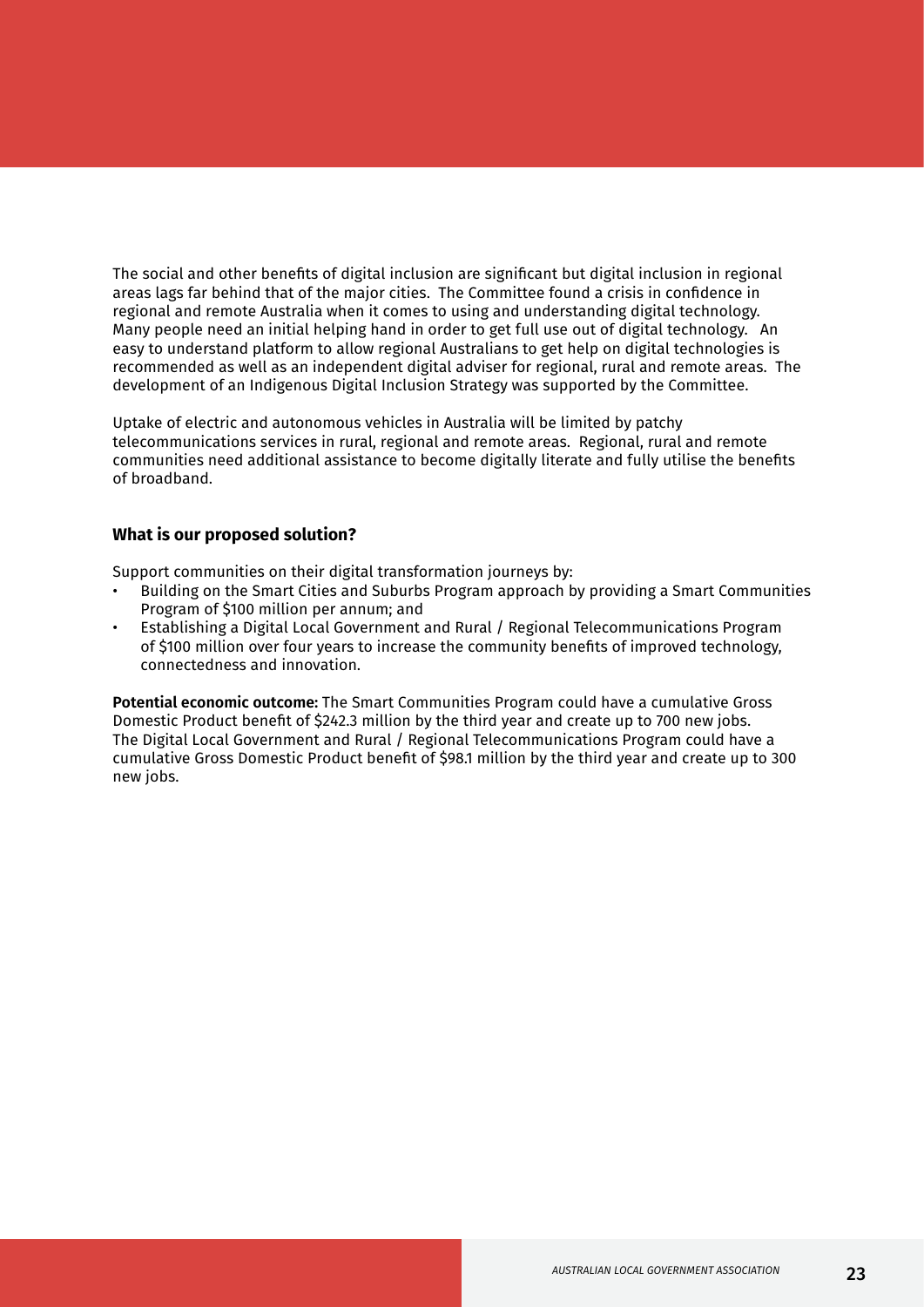### DEVELOP AUSTRALIA'S CIRCULAR ECONOMY

#### **What is the problem?**

Despite the amount of waste generated per person declining by 10 per cent since 2006 and the recovery rate (including recycling and energy recovery from waste) increasing by 8% over the same period, Australia is producing more waste as a consequence of population growth. Australia's current market solutions, materials pathways and collection services are no longer viable or sustainable. A rise in costs for kerb-side recycling collection services will impact council budgets, and the resultant increase in rates and levies will put further strain on families' hip pocket costs.

Internationally there is a movement away from a linear economy, where raw materials are used to make a product and the product and its packaging is thrown away after use, to a circular economy which retains the value of materials in the economy for as long as possible, reducing the unsustainable depletion of natural resources and impacts on the environment. This new approach towards a more circular economy is reflected in the new National Waste Policy agreed to across jurisdictions.

The reduction of Australian exports of recycled materials to China, coupled with the decline in global prices for recyclates, is an immediate threat to the sustainability of Australia's waste and recycling systems.

#### **Why is this important to the Commonwealth?**

Applying the circular economy principles to waste management in Australia requires changes to product design, production, use and reuse, recycling and disposal. These changes will result in the creation of new jobs and benefit the economy overall. For every 10,000 tonnes of waste that is recycled, 9.2 jobs are created (compared with 2.8 jobs if the same amount of waste was sent to landfill).

The Commonwealth has a critical role in promoting and strengthening a circular economy for a sustainable future including through investment incentives. Failure to do so risks mounting stockpiles of waste manufactured here and overseas, along with the associated safety concerns and ever-increasing amounts of potentially useful materials going to landfill. A coordinated, Australia-wide approach should be adopted to maximise opportunities for materials within the circular economy.

Given the scale of imports into Australia, ensuring product stewardship and extended producer responsibility is difficult unless it occurs at a national scale, with embedded strategies to address importation challenges such as competitive pricing. Consequently, Commonwealth Government leadership is vital.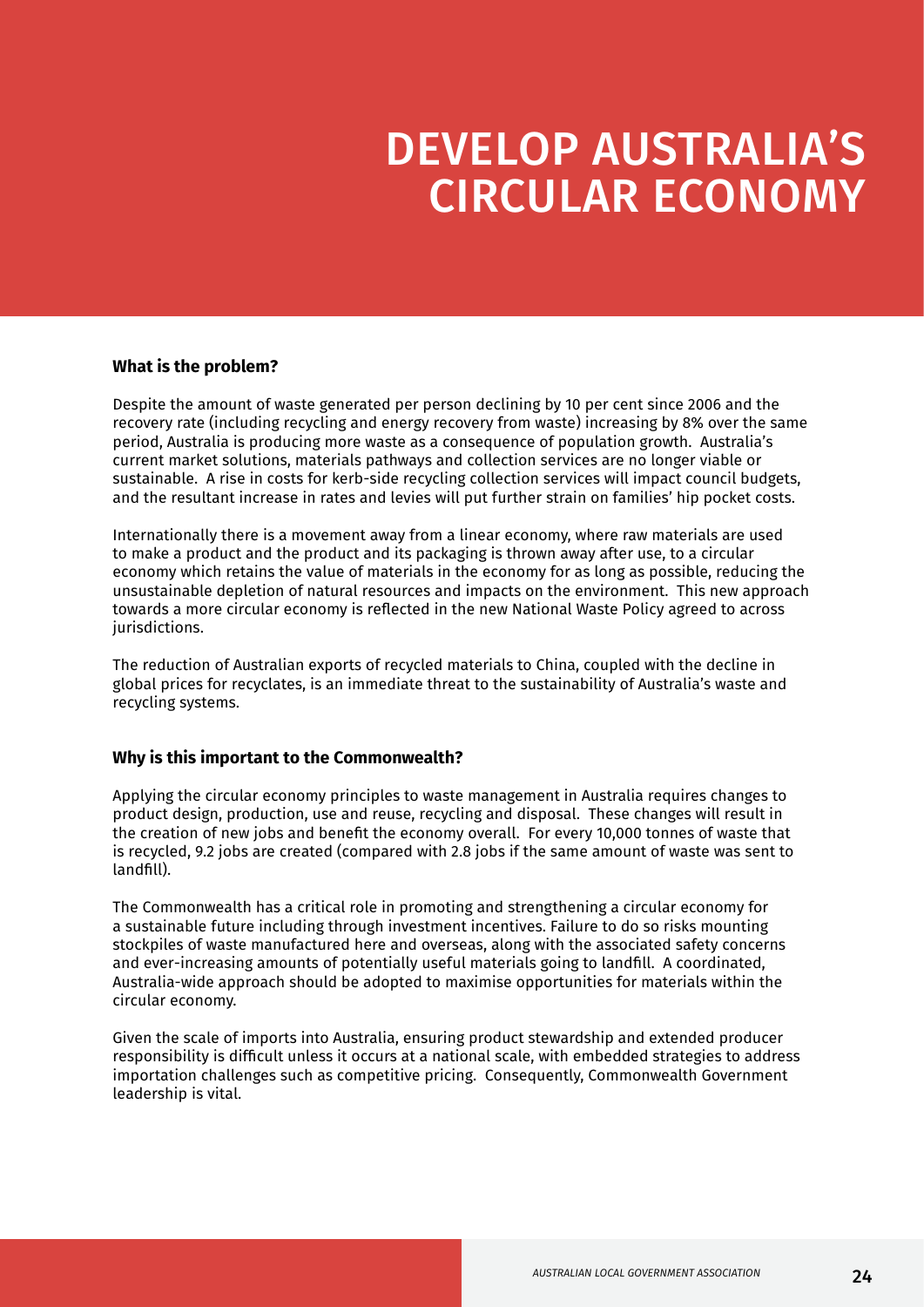The Commonwealth Government take a stronger role in developing Australia's circular economy. This can be achieved by leading, developing and implementing – in collaboration with key stakeholders – a national waste and resource recovery strategy and action plans underpinned by circular economy principles, the waste hierarchy, product stewardship and extended producer responsibility.

The Commonwealth Government should take the lead role in supporting innovation and addressing barriers and opportunities to develop industries that will support the circular economy.

The Commonwealth Government should coordinate implementation of a national accreditation system for products with recycled-content that can be used by state/territory and local governments, industry/business and consumers as a credible method of making responsible purchasing decisions.

Extra resources from the Federal Government to oversee and manage the strengthening of Australia's circular economy commensurate with a national waste and resource recovery strategy and action plans.

**Potential economic outcome:** A five per cent improvement in efficient use of materials across the Australian economy could benefit Australia's GDP by as much as \$24 billion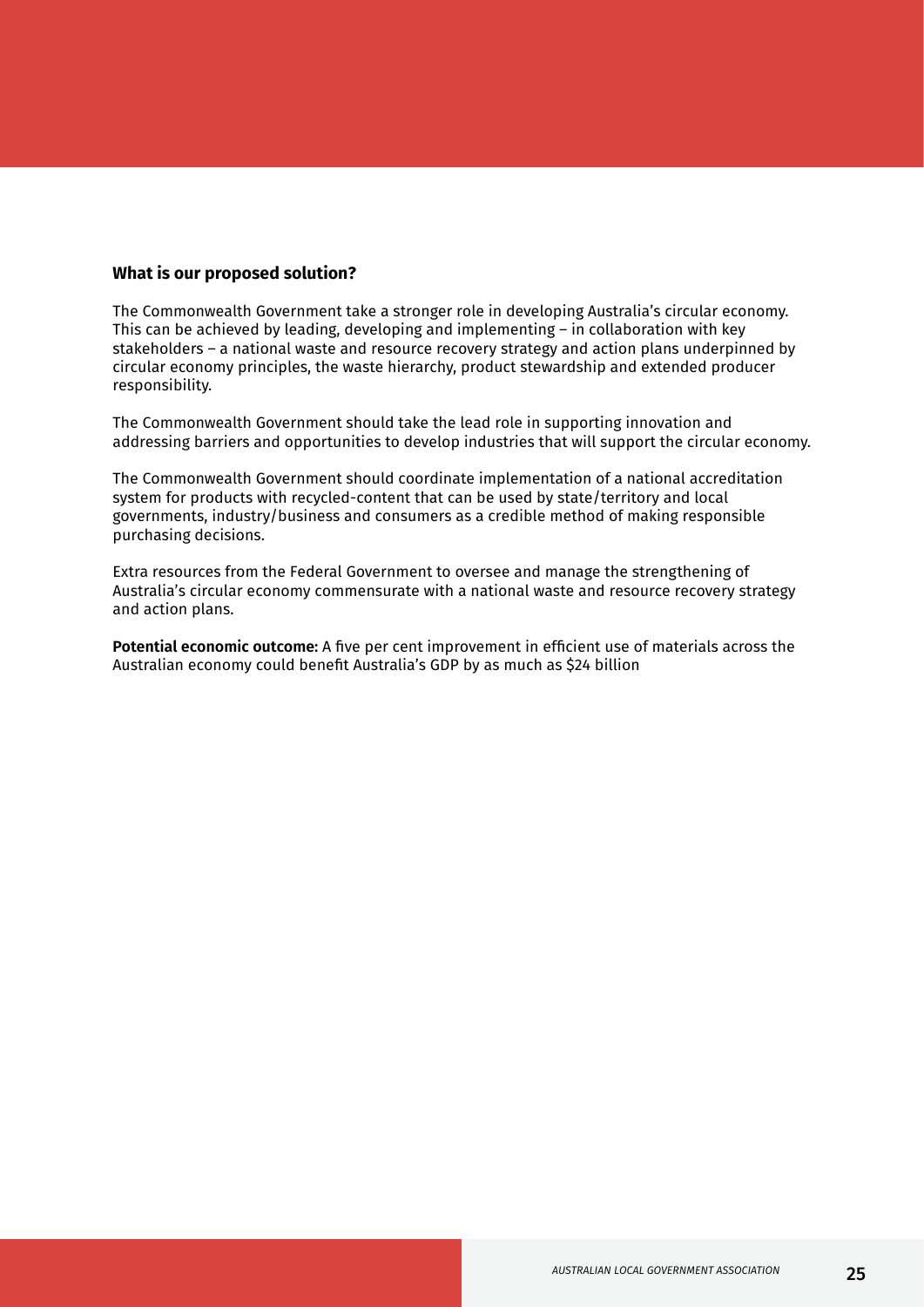### SUPPORT LOCAL GOVERNMENT'S CURRENT WORK IN ADDRESSING AFFORDABLE HOUSING AND HOMELESSNESS ISSUES

#### **What is the problem?**

The lack of affordable rental properties and affordable home ownership is causing significant social and economic impacts in Australia's cities and regions. Homelessness and housing stress can profoundly affect the mental and physical health of individuals and families, as well as impact on their education and employment opportunities and their ability to participate fully in the community.

The ABS 2016 Census data shows that the rate of homelessness in Australia has increased 4.6 per cent over the last five years. The latest estimates reveal more than 116,000 people were experiencing homelessness in Australia on Census night.

Local governments play an important role in delivering affordable housing within their communities and operate within state-based planning legislation requirements and financial constraints. This includes the burden and timing of investment in infrastructure. However, they are often unfairly blamed for housing affordability problems, especially land and housing supply.

Local governments continue do some "heavy lifting" on affordable housing within their communities in a financially-constrained environment which is exacerbated by cost-shifting, ratecapping and rate concessions for community housing.

#### **Why is this important to the Commonwealth?**

Housing stress is impacting low and increasingly middle-income households. A lack of adequate and affordable housing contributes to housing stress and homelessness, and is detrimental to people's physical and mental health. Homelessness affects life expectancy, with homeless people estimated to live 15–20 years less than the mainstream population.

Despite increases in homelessness and lack of affordable housing, there is no national housing strategy or a national dialogue between the three levels of government on housing. National Housing and Homelessness Agreements are now determined between the Commonwealth and individual state/territory governments without direct engagement of Local Government.

#### **What is our proposed solution?**

Support local government's current work in addressing affordable housing and homelessness issues by:

- Reinstating a national governance model to address affordable housing and homelessness, that includes local government; and
- Acknowledging local government's role in housing with appropriate funding including for innovative partnership models on housing.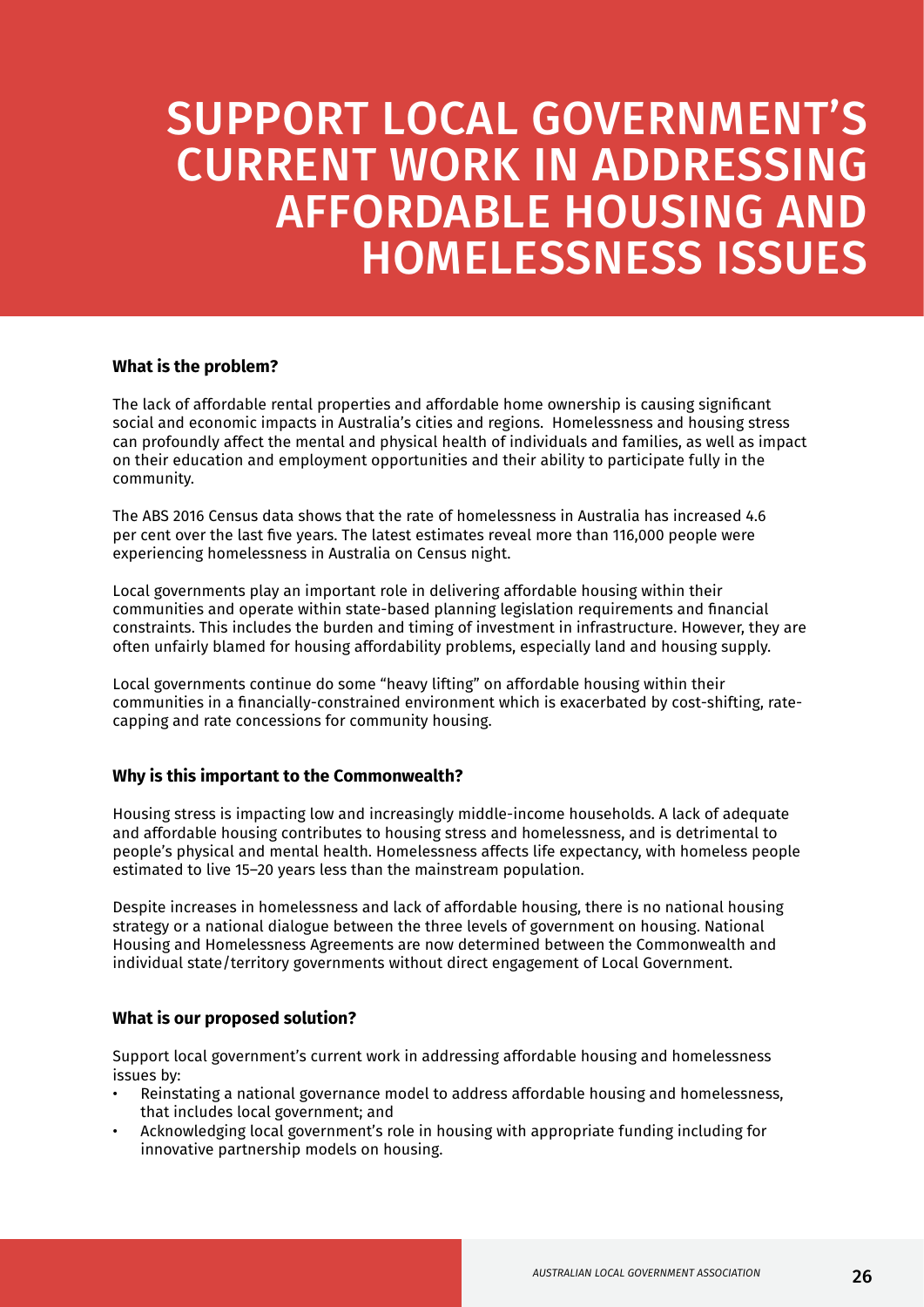# ADDRESS THE SOUTH AUSTRALIAN ROAD FUNDING ANOMALY

#### **What is the problem?**

For many years, there has been a shortfall in the level of funding to South Australian councils under the Identified Roads Component of their Financial Assistance Grants (FAGs).

South Australian local governments are responsible for the development and maintenance of 11% of Australia's identified local roads (75,000km), have over 7% of the nation's population, but receive just 5.5% of federal local roads funding under the Federal Government's Identified Local Roads component of the Financial Assistance Grants. This problem was recognised in 2003 when a House of Representatives Standing Committee acknowledged the problem in its report on the Inquiry into Local Government and Cost Shifting. In the 2004/5 Federal Budget this was rectified via a 'top-up' supplementary payment to South Australia, initially for three years. Successive Federal Governments extended the arrangements through to 2013/2014. This payment was removed in the 2014/15 budget and subsequently reinstated in the 2017/18 budget at the rate of \$20 million per annum for two years.

#### **Why is this important to the Commonwealth?**

There has been a long-standing shortfall in the Identified Roads Component for South Australian councils, which places South Australian local roads at a disadvantage. The abolition of Supplementary Road Funding in 2014 had the largest impact on rural councils, especially those with large geographic areas, and relatively low populations; and thus very restricted capacity to raise more own-source revenue. Many of the roads provided in these council areas are vital to underpin a productive rural economy.

This funding is immensely important to helping South Australian councils keep their roads safe for motorists by upgrading and maintaining their local road networks. Investment in public infrastructure provides the foundation for economic and social progress.

#### **What is our proposed solution?**

The South Australian road funding anomaly should be addressed by increasing the Identified Roads Component of FAGs to make the additional funding to South Australia permanent with funding indexed annually in line with the indexation of Financial Assistance Grants (FAGs).

**Proposed funding:** The proposal is to make the additional \$20 million per annum (indexed) to South Australia, permanent.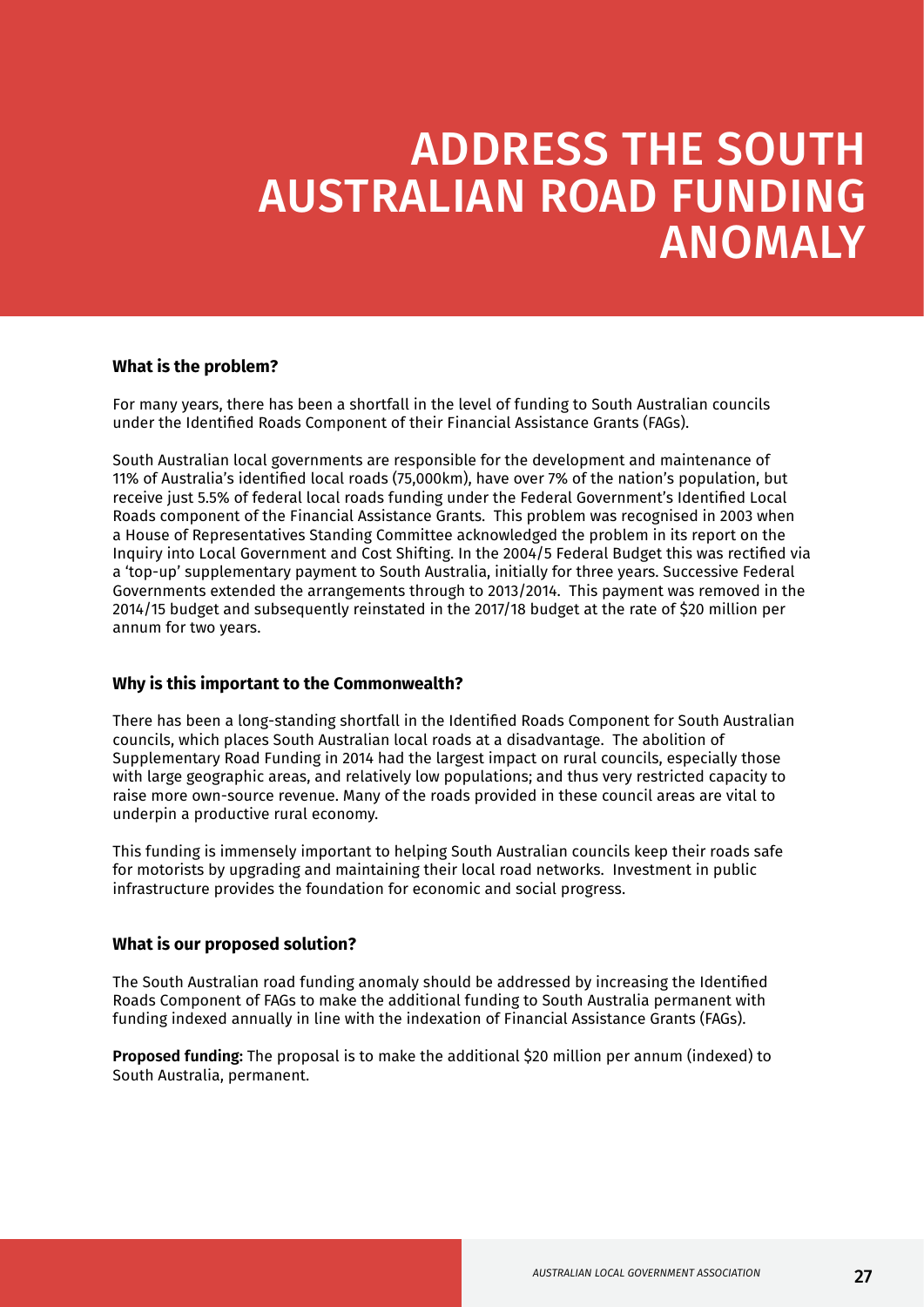# SUPPORT OLDER AUSTRALIANS

#### **What is the problem?**

The Commonwealth Home Support Programme (CHSP) provides a basic level of aged care services to support continued independence for people aged 65 and over living at home and delaying entry to more expensive residential care. The CHSP funding currently ceases from 30 June 2020.

Many local governments across the country currently deliver successful and important services to older people in their communities under CHSP. This includes providing a holistic approach to services, fostering social connections and inclusion and providing an even greater impetus for local governments to actively support their older people across all the domains of active ageing.

For example, in Victoria, seventy-two councils currently deliver CHSP and approximately 210,000 Victorians use these services along with allied health and home nursing services. Councils' contribution is now up to \$200 million annually and they provide services in key areas of home and community care including domestic support, meals, transport, personal care, social support (including planned activity groups) and home maintenance. In NSW 90 councils deliver similar services under the CHSP program and in South Australia approximately 50 Councils are involved.

#### **Why is this important to the Commonwealth?**

The 2015 Intergenerational Report stated that the number of Australians aged 65 and over is projected to more than double by 2054–55, with 1 in 1,000 people projected to be aged over 100. In 1975, this was 1 in 10,000. Expenditure on aged care services is projected to nearly double as a share of the economy by 2055, as a result of the increase in the number of people aged over 70. There is significant public involvement in the sector, with \$17.8 billion of Commonwealth expenditure allocated to supporting aged care services in 2016-17.

Keeping people out of expensive residential care and more connected to the community will ultimately be more cost effective for the Commonwealth. The CHSP is far from being an 'entrylevel' service, it is a key component for keeping the vast majority of people requiring support in their homes for their whole lives.

Councils deliver cost effective and efficient services with block funding as they contribute significant in-kind funding which stretches the Federal funding even further. In addition, the Productivity Commission Review into the National Disability Agreement stated that some services were not suited to individualised funding, and should continue to be block funded. Due to the similarity of service delivery this is also likely to be relevant to aged care services.

Councils also add value to services through volunteer networks and significant infrastructure, such as kiosks, libraries and community centres. Councils combine expertise in social support and community wellbeing services. With the use of volunteers, councils offer essential services such as transport at a significantly reduced rate making it affordable and accessible for older people.